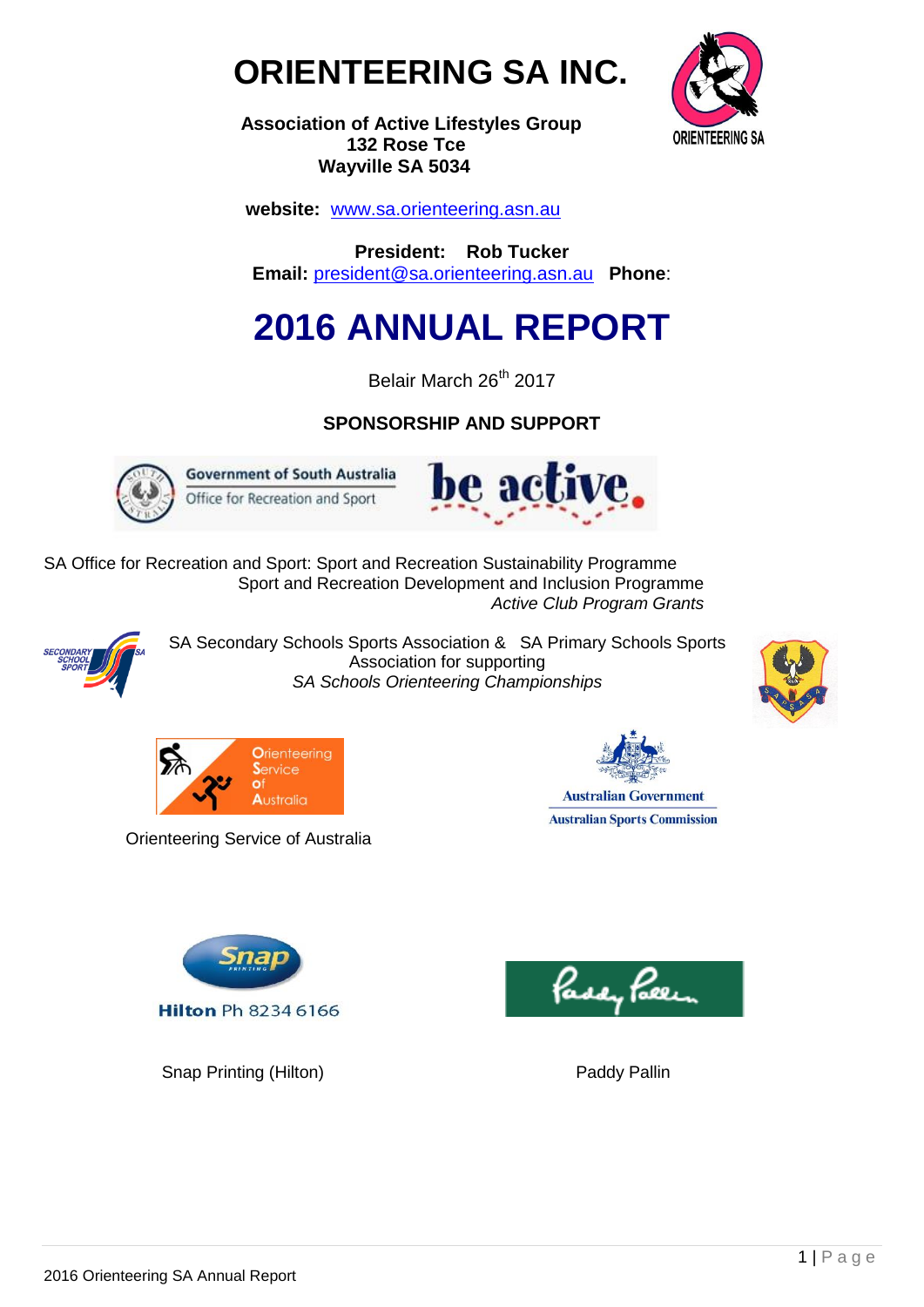# **ORIENTEERING SA INC 2016 COUNCIL**

The Council, comprising the Management Committee and Club Delegates listed below, met on even numbered months to oversee the development and conduct of orienteering in South Australia. The Management Committee met in the odd numbered months.

# **Management Committee**

Rob Tucker Erica Diment Andrew Kennedy **Fi Pahor** Robin Uppill **Adrian Uppill Bridget Anderson** Adrian Craig

Jan Hillyard David Tilbrook Ken Thompson Kay Haarsma

# **Club Delegates**

Lincoln Orienteers John Lyon Onkaparinga Hills Orienteering Club Simon Uppill and Adrian Uppill Saltbush Orienteers Ken Thompson Tintookies Orienteers Fi Pahor and Allison Whittaker Top End Orienteers Kay Haarsma Tjuringa Orienteers Ben Cazzolato and Aylwin Lim Wallaringa Orienteers **Jenny Casanova and Robin English (Proxy Peter Kreminski)** Yalanga Orienteers **Ruhi Afnan and Gerry Velaitis (Proxy Doug Fotheringham)** 

# **Other Orienteering SA positions:**

| <b>Web Administrators:</b>         |
|------------------------------------|
| <b>State Selection Panel:</b>      |
| School Team Manager:               |
| Junior Arrows Coach/Manager        |
| <b>Junior Arrows Asst. Coach</b>   |
| School Team Asst. Manager          |
| Southern Darts Coach:              |
| <b>Southern Darts Deputy Coach</b> |
| Southern Arrows Manager            |
| <b>Southern Arrows Coach</b>       |
| <b>AO Editorial Contact</b>        |
| <b>ENEWS Editor</b>                |
|                                    |

Robin Uppill & Ken Thompson Bridget Anderson (Chair) Jeffa Lyon, Andrew Kennedy,Ruhi Afnan **Bridget Anderson Bridget Anderson** Simon Uppill Adrian Craig

**Erica Diment Andrew Kennedy** John Nieuwenhoven Erica Diment Robyn Dose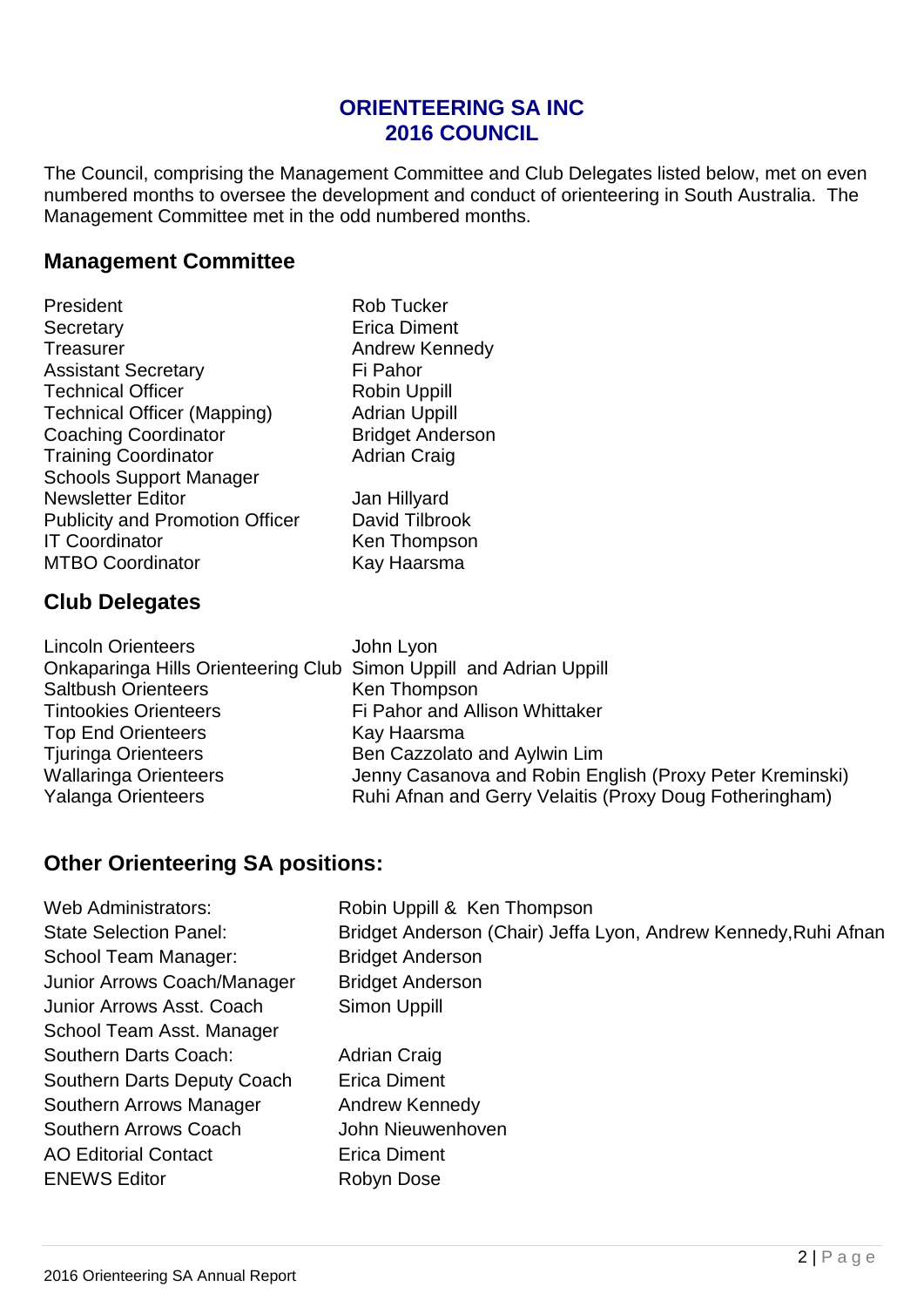#### **PRESIDENT'S REPORT 2016**

Early in the year we had a Planning Day, followed by the preparation of a Strategic Plan.It was particularly pleasing to see so many members contributing to these undertakings to progress our sport. As a result, a number of priorities were set for implementing in 2016 including:

- a favourable fee structure, and free membership for newcomers offered until the start of the 2017 season.
- aquisition of the coach in residence, Stefano Raus, who has provided a significant boost to a number of activities, including mapping, coaching and training sessions, assisted by many of our members, in what I would describe as an enormous effort to improve participation and skills. Stefano has been provided with a great deal of support by the Uppill family, and although his time with us is nearly up, we are actively seeking a new coaching scholar to take his place later in 2017.
- improvement of support to schools and continuing the participation of school children in regular orienteering events. The introduction of school cluster competitions aimed at Primary Schools, involving parents in after school activity is hoped to achieve this continued involvement. A SI kit for coaching and in school use has been prepared.
- supporting volunteers through SI and event management training, and establishment of the Course Planner/Setters Award.

Orienteering SA have moved into new premises at 132 Rose Terrace, Wayville, after an exhaustive search of options as a result of the end of lease at Association House.

The use of LIDAR, an airborne mapping technique, has been used for preparing orienteering maps. This produces a superior map and reduces fieldwork.

Preparations are underway for the 2018 Australian Championships Carnival to be held in South Australia in September/October 2018. Events will be held in the Renmark, Adelaide and near Adelaide areas. A significant amount of support from members will be called on in the near future.

I am always heartened by the dedicated support of our members in running the many activities necessary for sustaining our sport of orienteering. We run first class events, coaching and training sessions, mapping and technical improvement activities. Hopefully we are all having fun in the participation of our sport !. In particular I would like to thank our Management Team members , Erica Diment who does a huge amount of work as Secretary, Robin Uppill (Technical and a broad range of support and promotion), Andrew Kennedy - Treasurer, Bridget Anderson - Coaching, Jan Hillyard - Newsletter, MTBO - Kay Haarsma, Ken Thompson - IT Manager, and David Tilbrook - Publicity & Promotion.

Listed on the inside cover are the many other people who play fundamental and important roles in the presentation of our sport. Then there are the club office bearers, and delegates to OSA.

We continue to receive generous funding from the Office of Recreation and Sport. Funding is also available through Orienteering Australia, from the Australian Sports Commission and these grants are directed to those programmes which will increase participation. Both Orienteering SA and Top End have taken advantage of this source.

#### **Rob Tucker**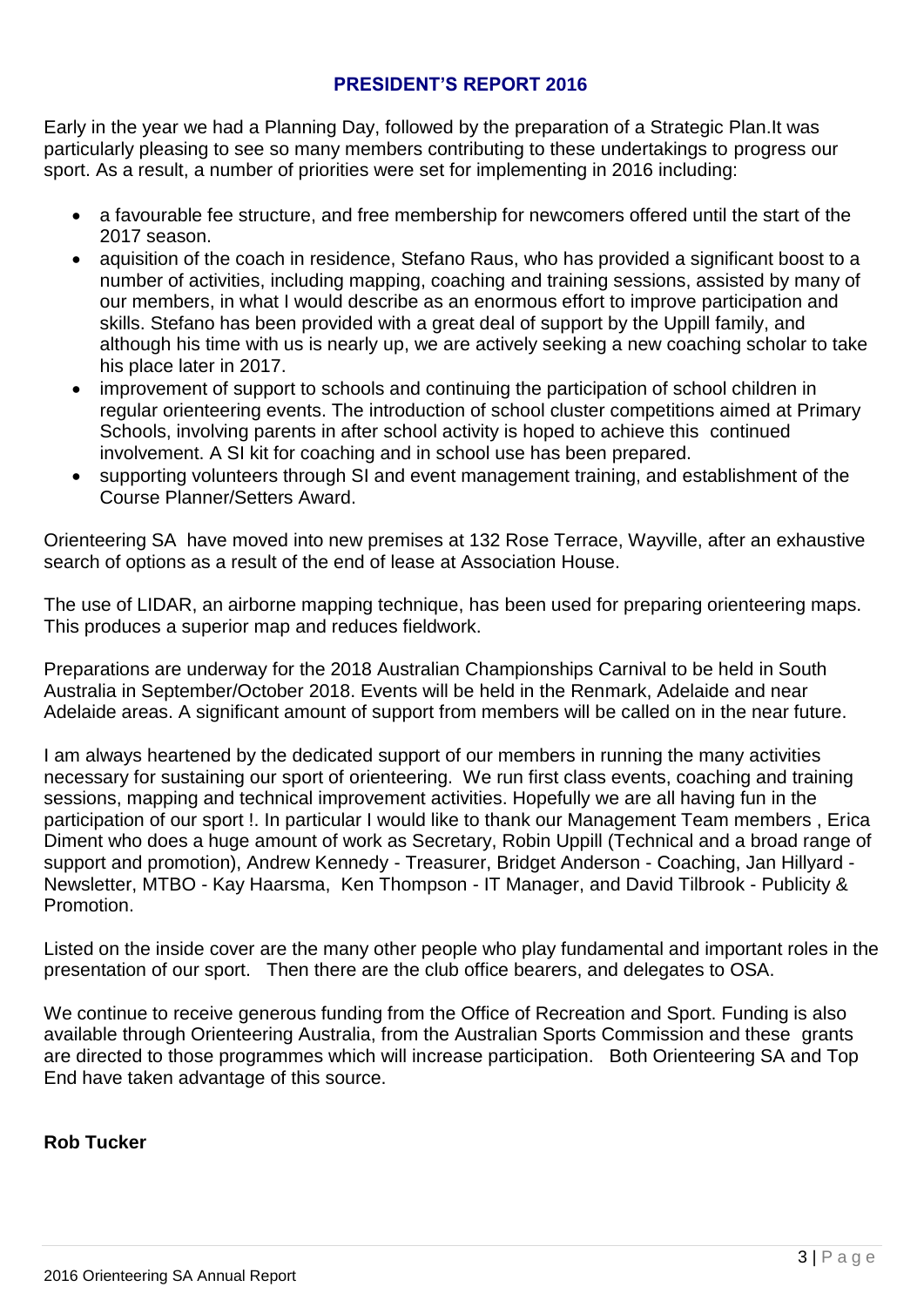# Orienteering South Australia Incorporated As at 31 December 2016

31 Dec 2016

197,685

| <b>Total Assets</b>          | 196,029 |
|------------------------------|---------|
| <b>Total Current Assets</b>  | 1,778   |
| <b>Accounts Receivable</b>   | 1,778   |
| <b>Current Assets</b>        |         |
| <b>Total Bank</b>            | 194,251 |
| OSA Special Account          | 23,864  |
| OSA Redundant Account        | 55      |
| <b>OSA Operating Account</b> | 20,823  |
| OSA Investment Account       | 149,509 |
| <b>Bank</b>                  |         |
| Assets                       |         |
|                              |         |

#### Liabilities

| <b>Current Liabilities</b><br>GST | (1,656) |
|-----------------------------------|---------|
| <b>Total Current Liabilities</b>  | (1,656) |
| <b>Total Liabilities</b>          | (1,656) |
| <b>Net Assets</b>                 | 197,685 |
| Equity                            |         |
| <b>Current Year Earnings</b>      | 18,030  |
| Detained Escainas                 | 179,655 |

**Retained Earnings Total Equity** 

I have reviewed the above balance sheet and can confirm that the above balances have been reconciled as follows: . Bank accounts have been agreed to bank statements or bank extraction from online banking · Accounts receivable bolance agrees to supporting documentation · GOT balance has been reconciled to supporting documentale · Current Year earnings agrees to the Profit + loss summary · Retained earnings balance agrees to last year's financial report. Apart from the accounts receivable balance and GST, the Balance Sheet Orienteering South Australia Incorporated 18 March 2017 Page 1 of 1 Albhittabe ALLISON WHITTAKER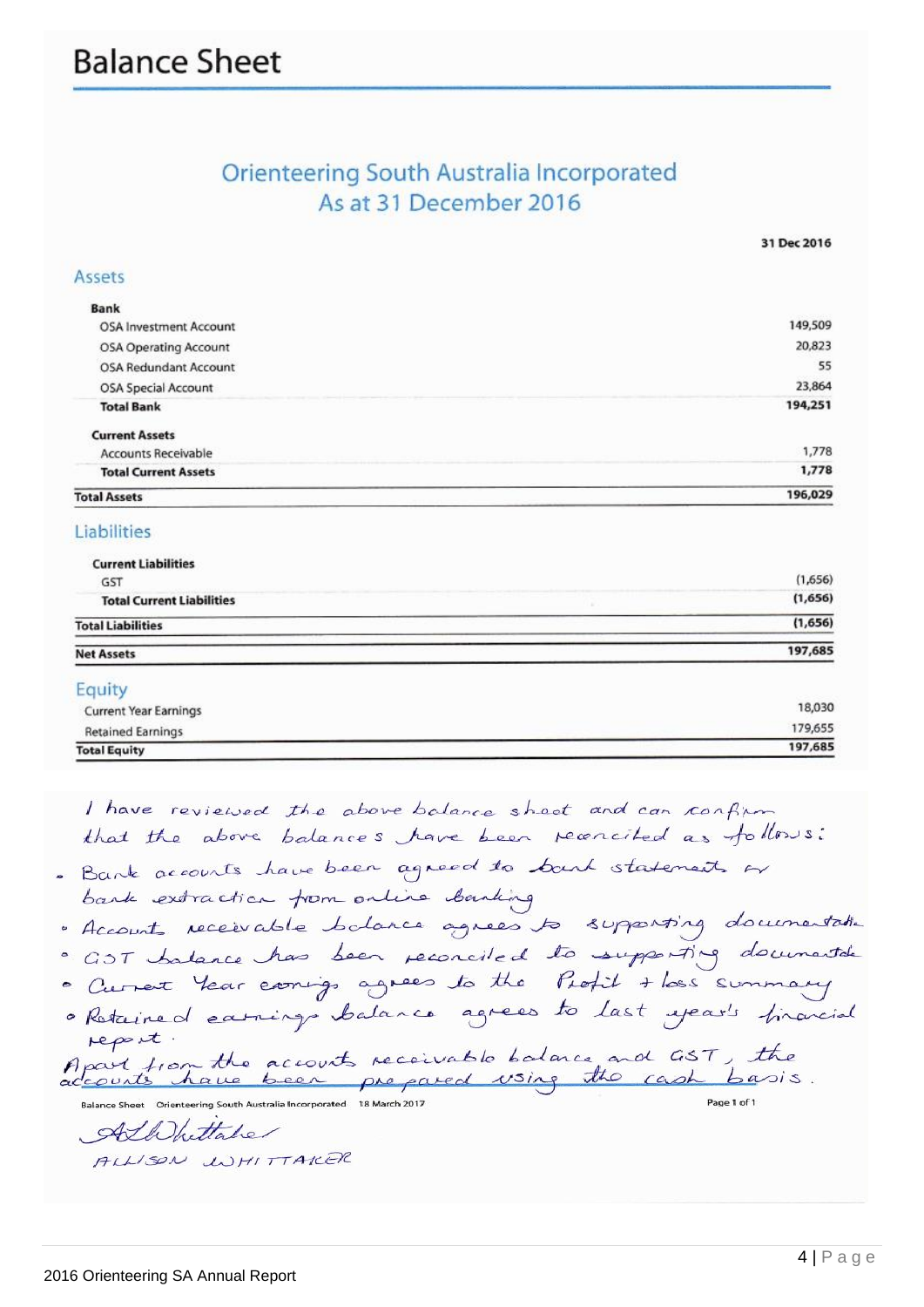# Orienteering South Australia Incorporated For the 12 months ended 31 December 2016

| Income                                       |        |
|----------------------------------------------|--------|
| <b>Fees from events</b>                      |        |
| Midweek Income                               | 207    |
| <b>MTBO Event Fees</b>                       | 1,305  |
| <b>Twilight Series fees</b>                  | 5,039  |
| <b>Total Fees from events</b>                | 6,552  |
| <b>Fees from other events</b>                |        |
| <b>Schools Training</b>                      | 3,900  |
| <b>Sporting Schools</b>                      | 19,265 |
| <b>Total Fees from other events</b>          | 23,165 |
| <b>Income from levies</b>                    |        |
| Levies General                               | 7,847  |
| <b>Total Income from levies</b>              | 7,847  |
| Income from subscriptions                    |        |
| Subscriptions / Membership for country clubs | 1,714  |
| Subscriptions / memberships - City Clubs     | 7,352  |
| <b>Total Income from subscriptions</b>       | 9,066  |
| <b>Junior activities</b>                     |        |
| Junior Donation or Catering                  | 6,950  |
| Junior Income                                | 2,216  |
| Schools - Nationals                          | 24,037 |
| <b>Total Junior activities</b>               | 33,203 |
| Other Income                                 |        |
| <b>Advertising Sales</b>                     | 160    |
| Interest Income                              | 3,504  |
| Other miscellaneous                          | 706    |
| Special General Revenue                      | 3,603  |
| <b>Total Other Income</b>                    | 7,973  |
| <b>Southern Arrows</b>                       |        |
| <b>Arrows Revenue</b>                        | 3,879  |
| <b>Total Southern Arrows</b>                 | 3,879  |
| <b>Total Income</b>                          | 91,683 |
| <b>Less Cost of Sales</b>                    |        |
| <b>Event Expenses</b>                        |        |
| Midweek Training                             | 283    |
| MTBO Expense                                 | 2,578  |
| <b>Twilight Series</b>                       | 2,749  |
| <b>Total Event Expenses</b>                  | 5,610  |
| Junior activities - expenses                 |        |
| Junior Coaching and Training                 | 2,764  |

**Dec-16**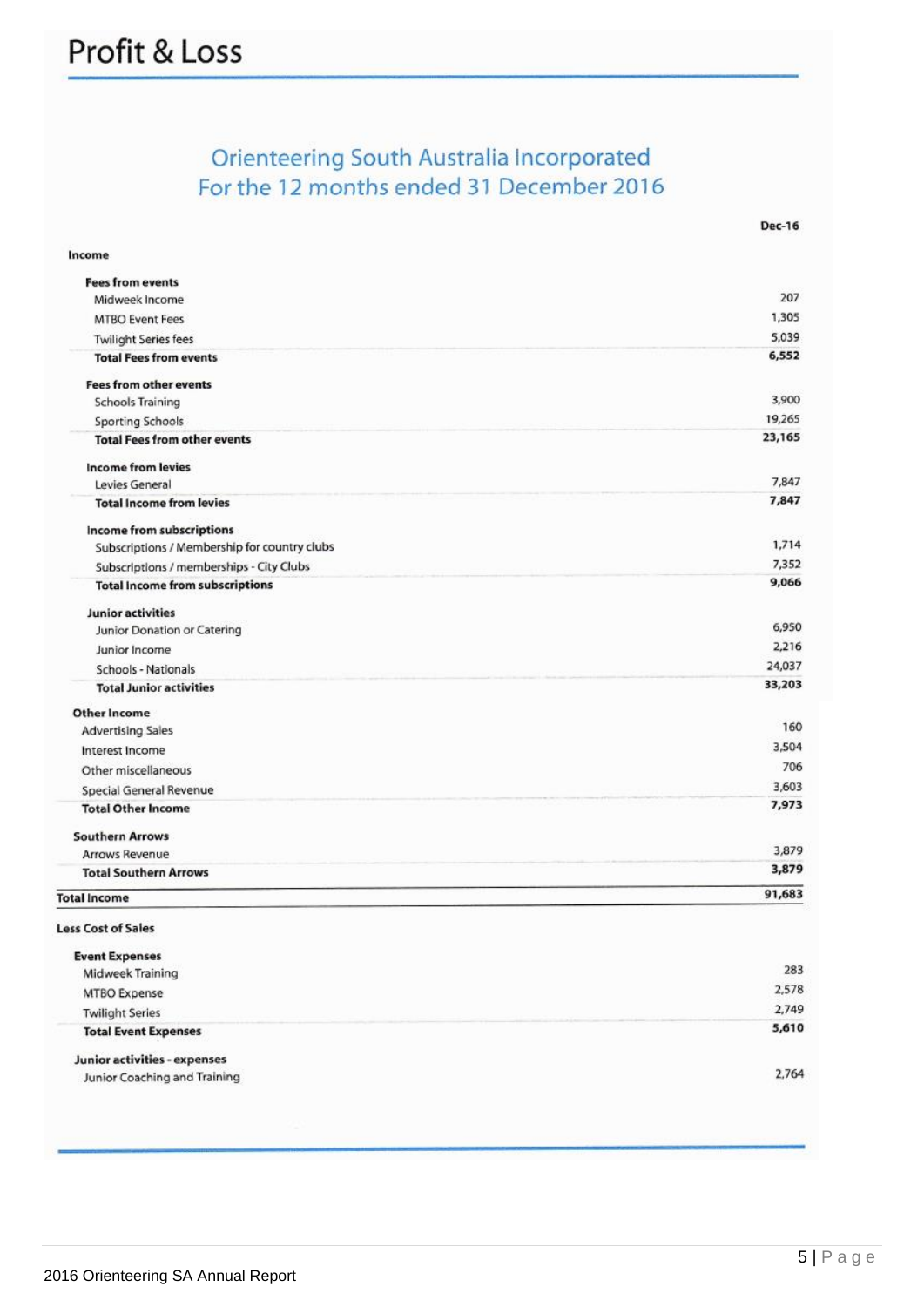# Profit & Loss

|                                            | <b>Dec-16</b> |
|--------------------------------------------|---------------|
| Junior Uniform                             | 4,742         |
| Schools Team Exp                           | 32,925        |
| <b>Total Junior activities - expenses</b>  | 40,431        |
| <b>OA - Event Levy Expense</b>             |               |
| <b>OA Event Levies</b>                     | 2,874         |
| <b>Total OA - Event Levy Expense</b>       | 2,874         |
| <b>OA</b> - Other Expenses                 |               |
| OA Registration                            | 8,387         |
| Subscriptions                              | 3,864         |
| <b>Total OA - Other Expenses</b>           | 12,251        |
| Other event expense                        |               |
| <b>Schools Training Expense</b>            | 3,258         |
| <b>Snap Printing Schools</b>               | 399           |
| <b>Sporting Schools Expense</b>            | 8,733         |
| <b>Total Other event expense</b>           | 12,390        |
| <b>Southern Arrows - expenditure</b>       |               |
| Arrows Expense                             | 4,556         |
| <b>Total Southern Arrows - expenditure</b> | 4,556         |
| <b>Total Cost of Sales</b>                 | 78,113        |
| <b>Gross Profit</b>                        | 13,570        |
| <b>Plus Other Income</b>                   |               |
| Income from grants                         |               |
| OA Special Grant                           | 12,716        |
| OSR Annual Grant                           | 22,500        |
| <b>Total Income from grants</b>            | 35,216        |
| <b>Total Other Income</b>                  | 35,216        |

## **Less Operating Expenses**

| <b>Administrative Expenses</b>       |        |
|--------------------------------------|--------|
| Advertising                          | 2,170  |
| <b>Bank Fees</b>                     | 21     |
| Entertainment                        | 257    |
| General Expenses                     | 1,103  |
| Insurance                            | 2,123  |
| Office Expenses                      | 401    |
| Printing & Stationery                | 4,429  |
| Promotion                            | 2,764  |
| Rent                                 | 3,468  |
| <b>Total Administrative Expenses</b> | 16,737 |
| <b>Coaching expenses</b>             |        |
| Accreditation                        | 257    |
| Educational / Training               | 1,854  |
| Motor Vehicle Expenses               | 184    |
| Travel - National                    | 142    |
| Wages and Salaries                   | 1,000  |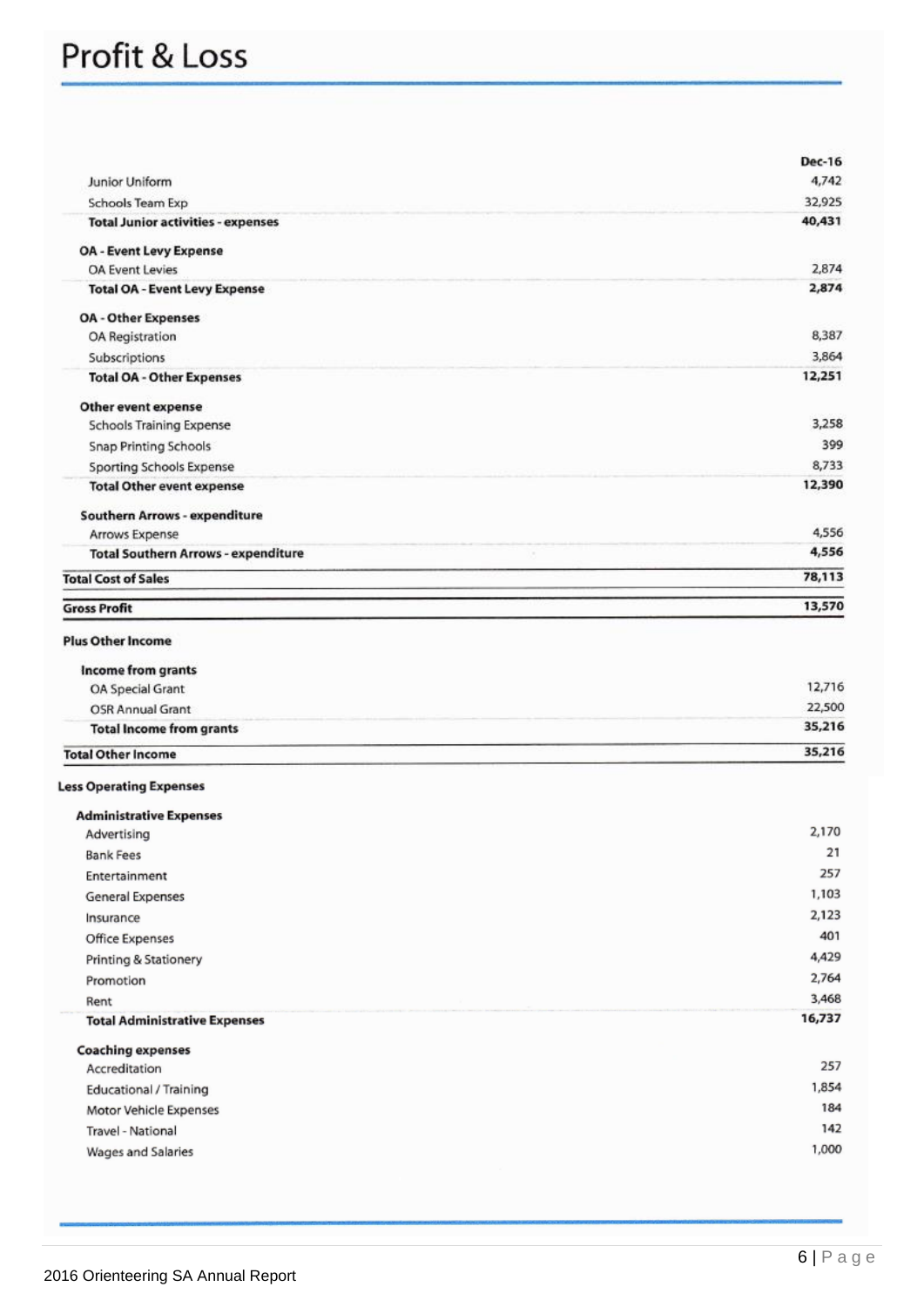# Profit & Loss

|                                 | <b>Dec-16</b> |
|---------------------------------|---------------|
| <b>Total Coaching expenses</b>  | 3,436         |
| <b>Grant expenditure</b>        |               |
| <b>ASC Grant Expenditure</b>    | 970           |
| OA Grant Spending               | 7,353         |
| OSR Grant Spending              | 414           |
| <b>Total Grant expenditure</b>  | 8,738         |
| <b>Other expenses</b>           |               |
| <b>OSA</b> Donation             | 1,188         |
| OSA Mapping                     | 658           |
| <b>Total Other expenses</b>     | 1,846         |
| <b>Total Operating Expenses</b> | 30,757        |
| <b>Net Profit</b>               | 18,030        |
|                                 |               |

#### **Orienteering SA Assets**

A list of assets is available on request.

This contains a list of equipment held by various members of Orienteering SA on behalf of the organisation**.** 

#### **TECHNICAL REPORT 2016**

The technical responsibilities include the following areas:

- 1. Application of rules and standards to orienteering events
- 2. Oversight of mapping standards (Adrian Uppill manages this area to assist the Technical Officer)
- 3. Maintenance of technical documents (posted on the OSA web site)
- 4. Manage appointment of controllers for required events and liaise with the OA Manager of Accreditation with respect to controller accreditation
- 5. Run training courses (course planning, controlling, mapping etc)
- 6. Monitor event safety standards
- 7. Represent OSA on the OA Technical Committee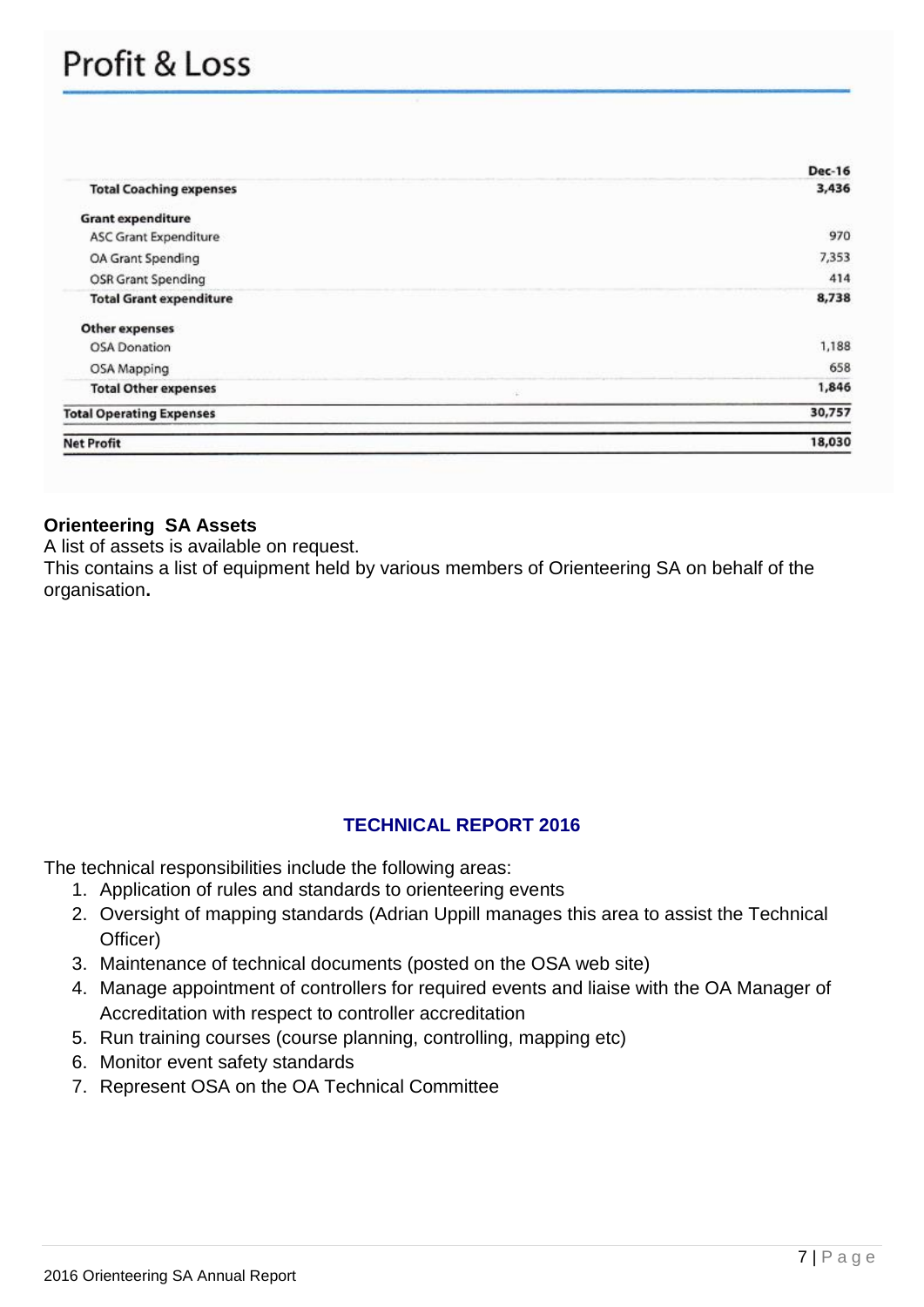#### Major Events

The major events held in 2016 included 2 NOL races in conjunction with State Championship events and were controlled as follows:

| Event                          | Location              | Club      | Controller           |
|--------------------------------|-----------------------|-----------|----------------------|
| SA Badge 1                     | Twigham               | YA        | Andrew Kennedy       |
| SA Badge 2                     | <b>Christmas Hill</b> | TJ        | Peter Mayer          |
| <b>SA Sch Champs</b>           | Woodhouse             | <b>WA</b> | <b>Adrian Uppill</b> |
|                                | <b>Waite Campus</b>   | YA        |                      |
|                                | (Adelaide             |           | <b>Peter Cutten</b>  |
| <b>SA Sprint Championships</b> | University)           |           |                      |
|                                | Mannawarra North      | <b>TT</b> |                      |
|                                | <b>Associated NOL</b> |           | <b>Gil Hollamby</b>  |
| <b>SA Middle Distance</b>      | event                 |           |                      |
|                                | Mannawarra -          | <b>OH</b> |                      |
|                                | Prelina               |           | Jenny Casanova       |
|                                | <b>Associated NOL</b> |           |                      |
| <b>SA Long Champs</b>          | Ultra Long race       |           |                      |

The SA Middle Distance event proved a challenge when DENWR did not arrange for the appropriate groups to contacted with sufficient lead time, resulting in a change from the original area of Wilpena Creek – Spurs one week out from the event. Special thanks to Bob Smith as course planner and Gil Hollamby the controller for planning new courses in the short time frame. The rush led to a small displacement of one control from the required site. This affected many courses, but the results were allowed to stand.

Following the schools championship, some updates to the schools championship event guidelines were made to improve the process used in the start draw for that event.

An inaugural Course Planner award was created in 2016 and was awarded to Robin Uppill for the SA Long Championships and Ultra Long courses at Prelina – Mannawarra.

A change to major event formats for 2107 was agreed. Long distance Badge events will no longer be defined as Badge events, but will become an extended OY event with course lengths and class structure similar to the current Long Distance Badge events. The three individual state championship events will now all be Badge events.

Thanks to Regina Reuter for again compiling the OY scores in 2016.

The SA Club Relays was internally controlled by the Southern Arrows. A change to the participation rules to allow clubs to enlist non-club members in a team with a club member slightly increased the participation in this year's event.

#### Event Series

To promote orienteering and increase participation, a series of 5 events grouped under the banner "City to the Bush" Urban series was held in May. These events were in suburban bushland areas to enable newcomers to be introduce to bush orienteering without the need for significant travel, and using areas enable newcomer friendly courses. All events were well attended and a similar series is planned for 2017.

The summer Twilight Series again started earlier in 2016, with 5 events pre-Christmas, this means more events can be held before the hot weather is likely to impact participation. All the pre-Christmas events were very well attended.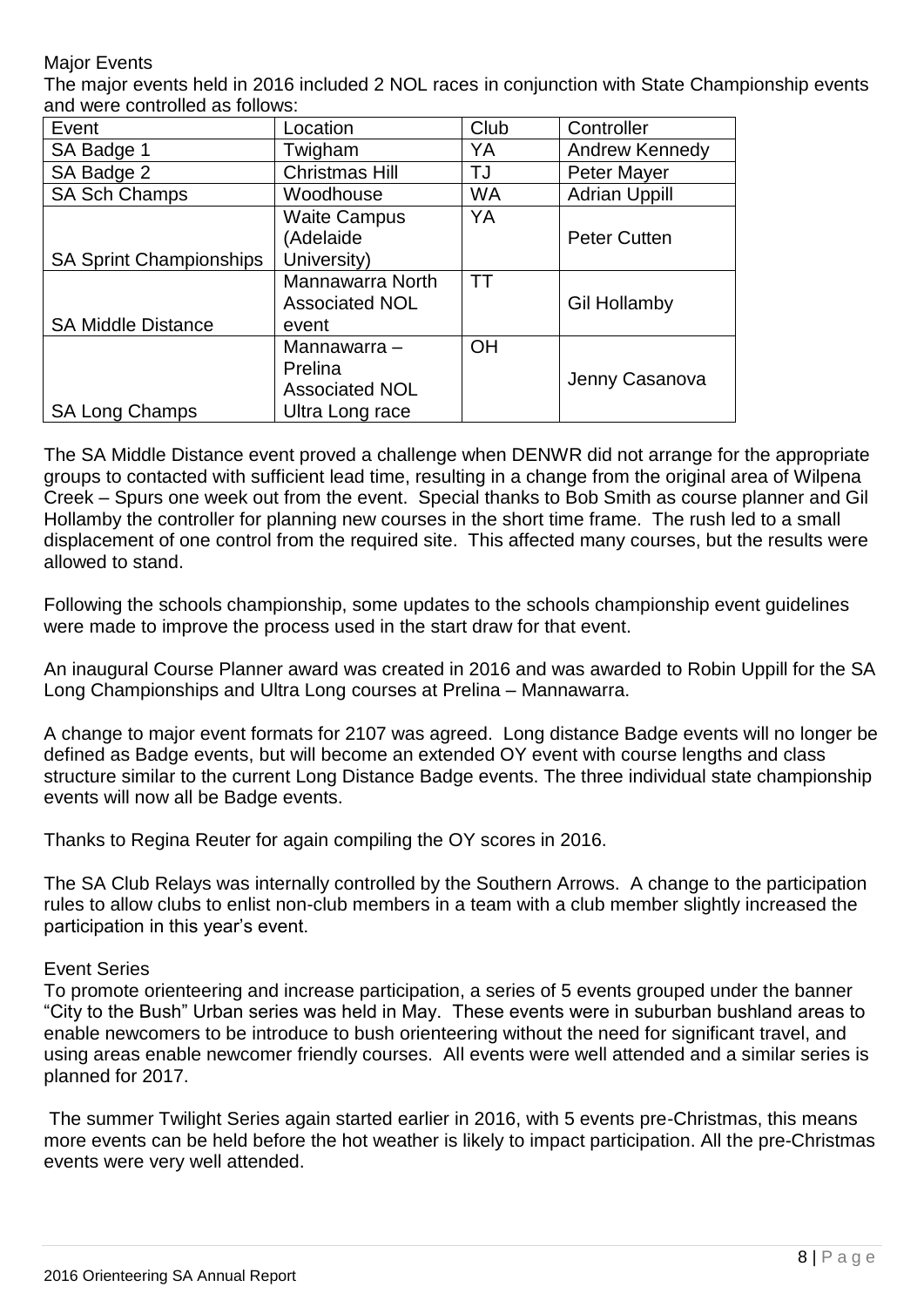### **Training and Workshops**

AN SI-OE training workshop was held in June with about 15 participants, including newcomers and users with experience. The plan is to increase the pool of users for all clubs to enable the workload to be shared.

Remaining funds from an OA/ASC grant to run evening orienteering training sessions was used to run additional sessions in 2016. The following were held:

- 1. Two Advanced sessions, combined sessions 3 and 4 from 2015, held as lead up to the Australian 3 Days and the bush season
- 2. Two Introductory sessions, repeat of 2015 Sessions 1 and 2, run in May during the "City to the Bush" Urban series.

Although these were classroom based session, they were run interactively, with exercises, videos, lots of examples, and presentation of 3D maps using Google Maps.

The following articles to support event management were published in the SAO:

- 1. Being efficient with control usage to save effort
- 2. Use technology to reduce effort
- 3. Assembly Area Planning
- 4.

Some of the above activities were done to meet the Technical aims put forward at the OSA planning workshop in February.

#### **Mapping and Permanent Courses**

A large number of urban and school maps were created in 2016, with contributions by David George, visiting coaching scholar Stefano Raus, Ken Thompson, Angus Haines and Adrian Uppill. Maps were funded by OSA, the clubs and through Sporting Schools. In particular new sprint maps of several new areas created by Stefano allowed many sprint trainings sessions over the summer. A long term plan is to update all the existing maps of the Adelaide City Parklands to map sprint specification. Urban mapping was supported by a discounted service from Aerometrex to provide aerial photography coverage of the greater Adelaide area. Forest map updates of Mt Crawford North and Wirra Wirra were completed, as well as minor updates in other areas.

Orienteering mapping is entering a new phase particularly for bush maps with the use of LIDAR. This technology can be used to create detailed contours, provides hill shading from ground features e.g. pits, knolls, minor tracks can be identified, and also can be used to run algorithms to generate vegetation maps. Mapping Officer Adrian Uppill and visiting coaching scholar Stefano Raus held several meetings with Airborne Research of Australia based at Parafield on LIDAR in orienteering mapping, and were provided with some sample data sets to experiment with. The article in the December Australian Orienteer has a summary of the early work on LIDAR.

The Hazelwood Park permanent courses were finalised and published on the OSA web site in 2016. An OA- ASC grant applied for in 2016 will further extend the permanent course coverage (areas planned are Apex Park at Hawthorndene, Shepherds Hill and Oaklands).

#### **OA – ASC Grants – SI Training Kit**

OSA applied for and was successful in obtaining a grant from OA (ASC Participation funding) to purchase an SI Training Kit to use for schools and coaching activities. Cost was ~ \$5500. This kit has been used for some school based activity, and has also been used extensively for training and coaching activities for the junior squad, and for general training by the coaching scholar Stefano Raus. The kit allows for small PC free SI Events, with a print station providing participants with split time results.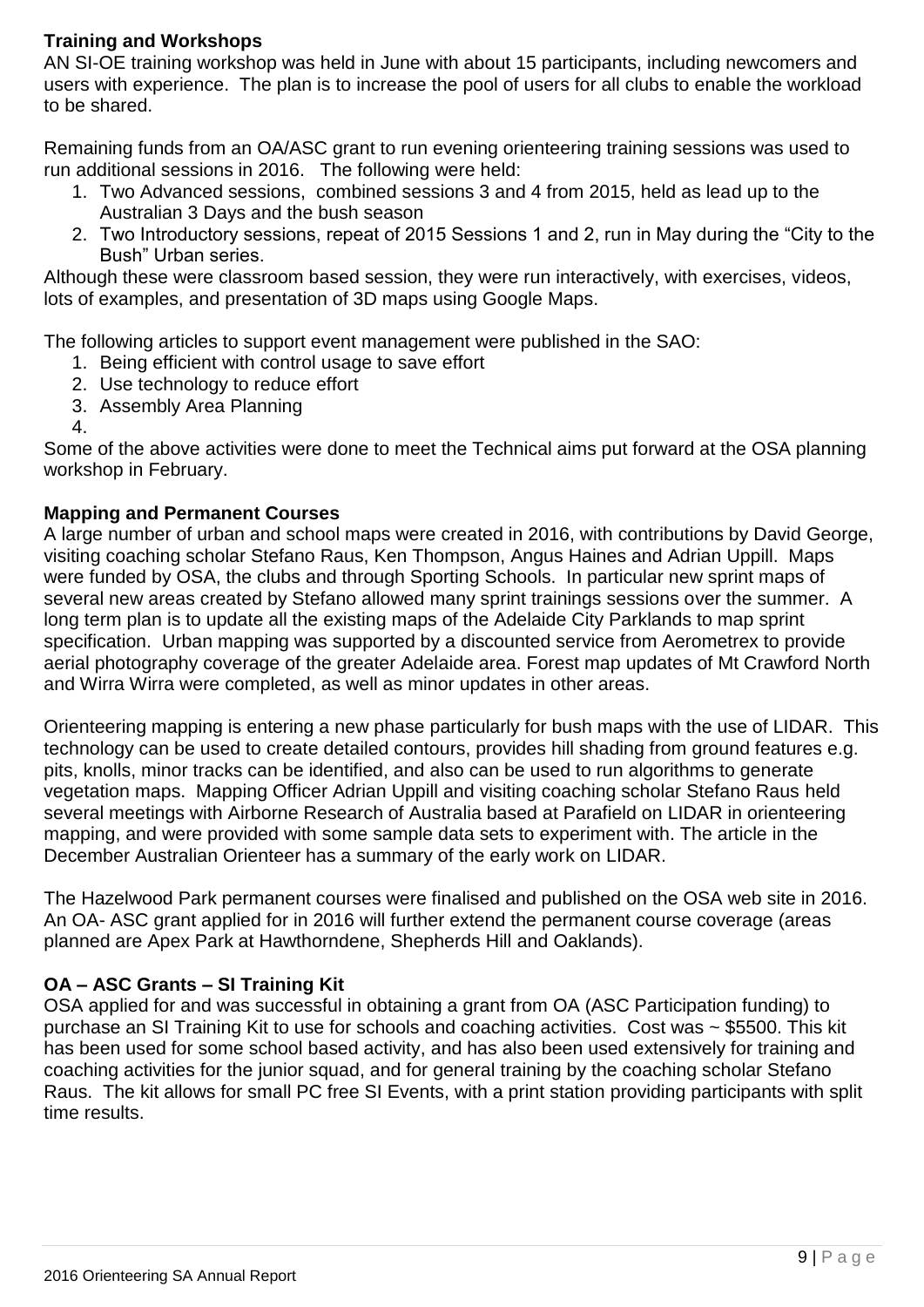### **2018 Australian Championships Carnival Planning**

Planning for this carnival commenced in 2016. The following program of events has been proposed and work will continue towards the carnival from early 2017.

| Sat  | Sep 29                                                      | <b>SA Middle or</b><br><b>Australian Middle</b><br><b>Distance</b><br>Championships | <b>Crooked Straight</b><br>Northeast of Renmark                             |
|------|-------------------------------------------------------------|-------------------------------------------------------------------------------------|-----------------------------------------------------------------------------|
| Sun  | Sep 30                                                      | <b>Australian Relay</b><br>Championships                                            | Wiela - New area<br>Northeast of Renmark                                    |
| Mon  | Oct 1 (Public<br>Holiday - SA,<br>NSW, ACT,<br>?WA and Qld) | <b>Australian Sprint</b><br><b>Distance</b><br>Championships                        | <b>Renmark Schools</b><br>New map                                           |
| Tue  | Oct 2                                                       | <b>Australian School</b><br><b>Sprint and Public</b><br>Sprint                      | Schools Campus in<br>Adelaide                                               |
| Wed  | Oct <sub>3</sub>                                            | <b>Australian School</b><br><b>Individual and Public</b><br>Event                   | Wirra Wirra - East side                                                     |
| Thu  | Oct 4                                                       | <b>Australian School</b><br><b>Relay and Public</b><br>Event                        | Mt Crawford                                                                 |
| Fri  | Oct <sub>5</sub>                                            |                                                                                     | <b>Rest Day</b>                                                             |
| Sat* | Oct <sub>6</sub>                                            | <b>Australian Long</b><br><b>Distance</b><br>Championships                          | <b>Gumeracha Gold Fields</b><br>- western part(Tower Hill<br>to Wats Gully) |
| Sun  | Oct 7                                                       | <b>SA Middle or</b><br><b>Australian Middle</b><br><b>Distance</b><br>Championships | <b>Keynes Gap</b><br>To be remapped                                         |

#### **Robin Uppill**

#### **NEWSLETTER REPORT 2015**

Four SAO newsletters were produced and distributed in 2016 in conjunction with the distribution of the Australian Orienteer; March, May, August and December.

Robyn Dose produced the March 2016 edition, the first SAO for the year, and this was her final publication before retiring after many years as editor. Jan Hillyard then took up the role of editor for the remainder of 2016.

Several changes were made to the newsletter, one was the format. It was decided to produce it as an A4 portrait document in preparation for it being placed on the OSA website.

Another was the reporting of results for all the orienteering events. These were dropped from the SAO newsletter (without a single complaint from any member) as they are placed on the South Australian Orienteering website the same day of an event or a day or two later for immediate perusal by participants.

Regular articles were supplied by Rob Tucker, President OSA, and Robin Uppill the technical officer for OSA. Articles from the five South Australian clubs and their members are always welcome as are photos taken from events conducted in South Australia and interstate.

2017 now finds the South Australian Orienteer going completely electronic and the first official electronic edition will be on the Orienteering South Australia website at the end of March 2017 after this AGM.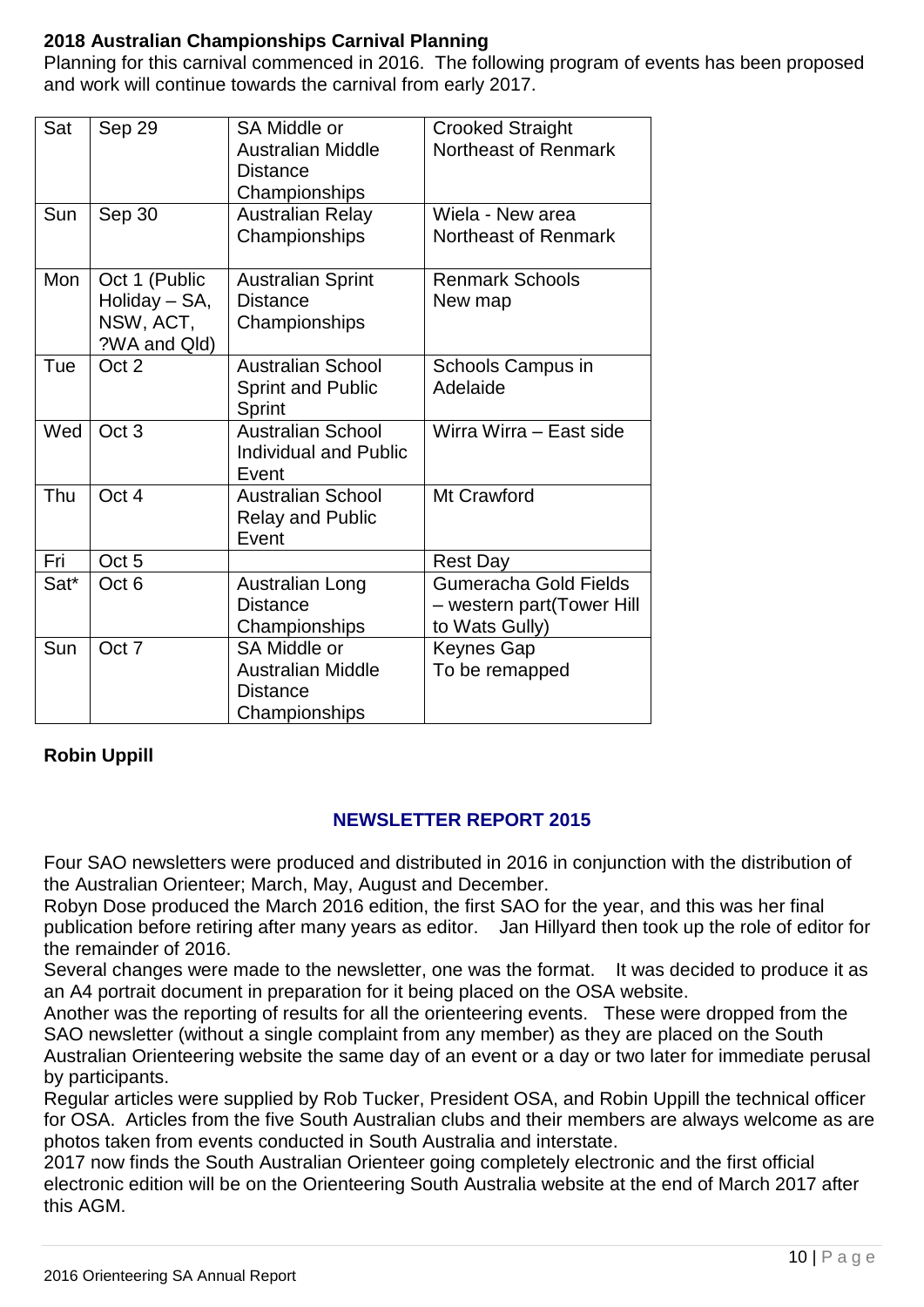Notification of when the SAO will be published online for viewing will be through the ENews. The December 2016 SAO was the last SAO to be mailed in conjunction with the Australian Orienteer and the first to be placed on the Orienteering South Australia website. Your continued support for articles is appreciated, please keep them coming.

**Jan Hillyard** Editor

### **COACHING REPORT 2016**

2016 has been a very eventful year for coaching in South Australia. This report will indicate the highlights of coaching in 2016:

1. As well as getting number of new coaches level 0 and 1, we also gained Stefano Raus from the Australian Scholarship program. he has been an invaluable member within SA, planning coaching sessions for juniors and seniors looking to improve their skills. He has also spent his time doing talks about different elements of orienteering and has spent his time mapping a number of new maps.

2. The Junior Arrows undertook in a number of coaching events in the lead up to the schools champs. juniors attended 2 trainings a week; fitness and orienteering. These coaching sessions paid off as the schools team placed 3rd in the Australian Schools Orienteering champs. The highest place in over 10 years.

3. Adrian Craig held a number of coaching sessions with many different volunteer coaches, including the Wednesday trainings which have been important for new members as well as current members. The southern darts camp seem to be a really successful event for the younger members as well as the parents of the squad members.

- 4. A number of juniors and seniors went away to NZ in December for the Oceania training camp.
- 5. Numbers for the junior arrows have increased to 33 at the beginning of 2017.
- 6. 20 juniors attended the training camp in the Flinders ranges in the July holidays.

7. An Australian coaching network Facebook page has been created for coaches to talk to one another around Australia.

Some areas for improvement:

- 1. It was identified from the schools cluster program that there were little to no coaches available to help the number of schools that needed individual coaching. The amount of time and effort that would be needed for a person to be a coordinator for the schools coaching would be a full time job. In other sports, the association would have a person who would have a job to go out to schools as a coach. They would also be a coordinator for the program they run. This would most likely be someone who could work with a sporting schools coordinator (which we do not have). I am proposing that we organise a person who takes on a part time job role who is paid by orienteering SA to do the coaching for the schools.
- 2. I believe there needs to be an easier and more viable way to get a level 1 and level 2 coaching accreditation that needs to be the same throughout Australia.
- 3. To make coaching camps and other coaching sessions easier, it would be great if parents received their level 0 coaching level. That way they can get involved with the sport more and involved with their child's sports.

#### **Bridget Anderson.** Coaching Coordinator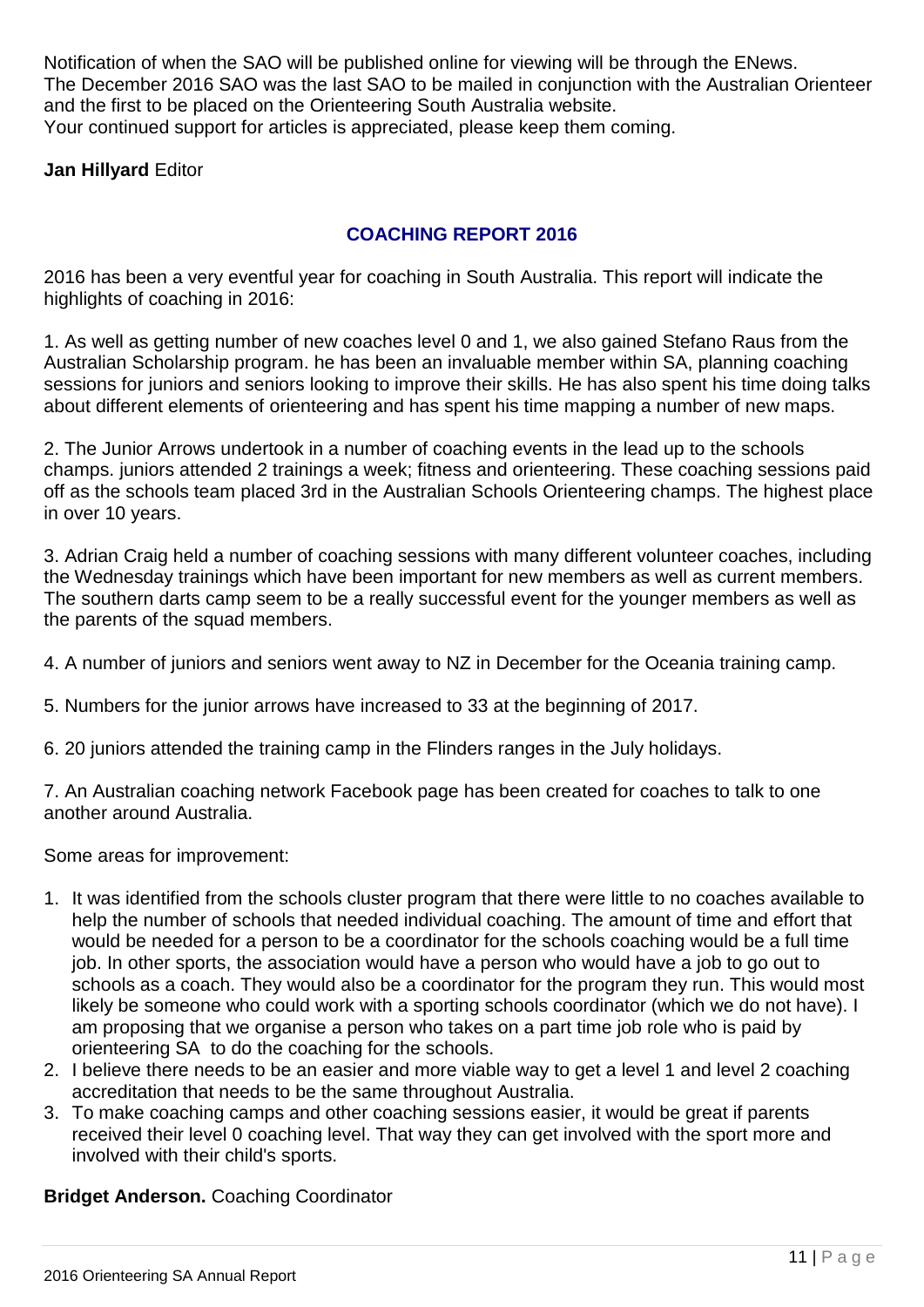#### **PUBLICITY & PROMOTION REPORT 2016**

E-News continues to be our most effective promotion to our members and the large group of casual participants who mainly access our sport on Friday evenings during the summer months. At a recent meeting our hard working I T manager, Ken Thompson reported that this has reached record levels with currently close to 1300 recipients. Our web site too, contains links with a wealth of information as well as the ever growing number of DIY Courses, accompanied by site information boards, and our thanks to Adrian Uppill for his leadership with this.

The OSA Facebook site is used to promote events (greater responses are received when maps and photos are added), and share event photos and maps. Event previews contain links to the OSA web site so that potential orienteers are also made aware of the site. In quieter periods, include links to orienteering videos and events elsewhere. Affiliations have grown by nearly 50% through the year. In part this has been due to the limited use of Facebook advertisements for some event series, specifically the "City to Bush" Urban series in May, the Twilight Series and the Snap Sprint Series.

Advertisements targeted people with an outdoor sporting and recreational interest, with a certain range of the event location.

More recently the SB club has started a local Facebook page to promote orienteering and the events in Whyalla.

Some success has been experienced when providing the Messenger Press with event previews, and program brochures ("City to Bush" Urban series, Twilight – Snap Sprint Series, MTBO Series) are shared among a variety of sports stores and sporting footwear shops.

However I still feel that the best publicity is provided by those already immersed in the sport when a friend or work colleague is invited to try out our sport.

#### **SCHOOLS REPORT 2016**

This position has been vacant all year and has been held together by a team of Orienteering SA members who have worked together with a goal of providing coaching to schools as requested.

The government funded Sporting Schools funding to Primary Schools has made resources available to interested schools, but put a strain on our limited supply of coaches and on the coordination. Thanks to Robin Uppill who has managed the new sporting schools website requirements. A team of coaches and mappers have suplied work at the request of schools.

Mappers have included some of the old guard and some of the up and coming mappers in SA, ably coordinated by Adrian Uppill. Thanks to all who have assisted in this area.

Coaches have been stretched at times, and we've been pleased to see some new faces, and some returning old faces. Kay Haarsma, David Tilbrook, Adrian Craig, Clive and Marian Arthur, Stefano Raus, Aylwin Lim and Ben Cazzolato have all been involved in this area.

The seeds of a school clusters trial were sown, and funding made available through an ASC grant for 2017. We look forward to seeing the results of this program and also the results of a move in time for the individual schools championship.

Thanks to Adrian Uppill presented sessions during PE week for ACHPER.

The schools SI kit (purchased with a participation grant) has proved to be a big winner when used – with the instant enjoyment from splits readout on completion of courses, and ease of use of SI compared to punching and cards.

#### **Erica Diment**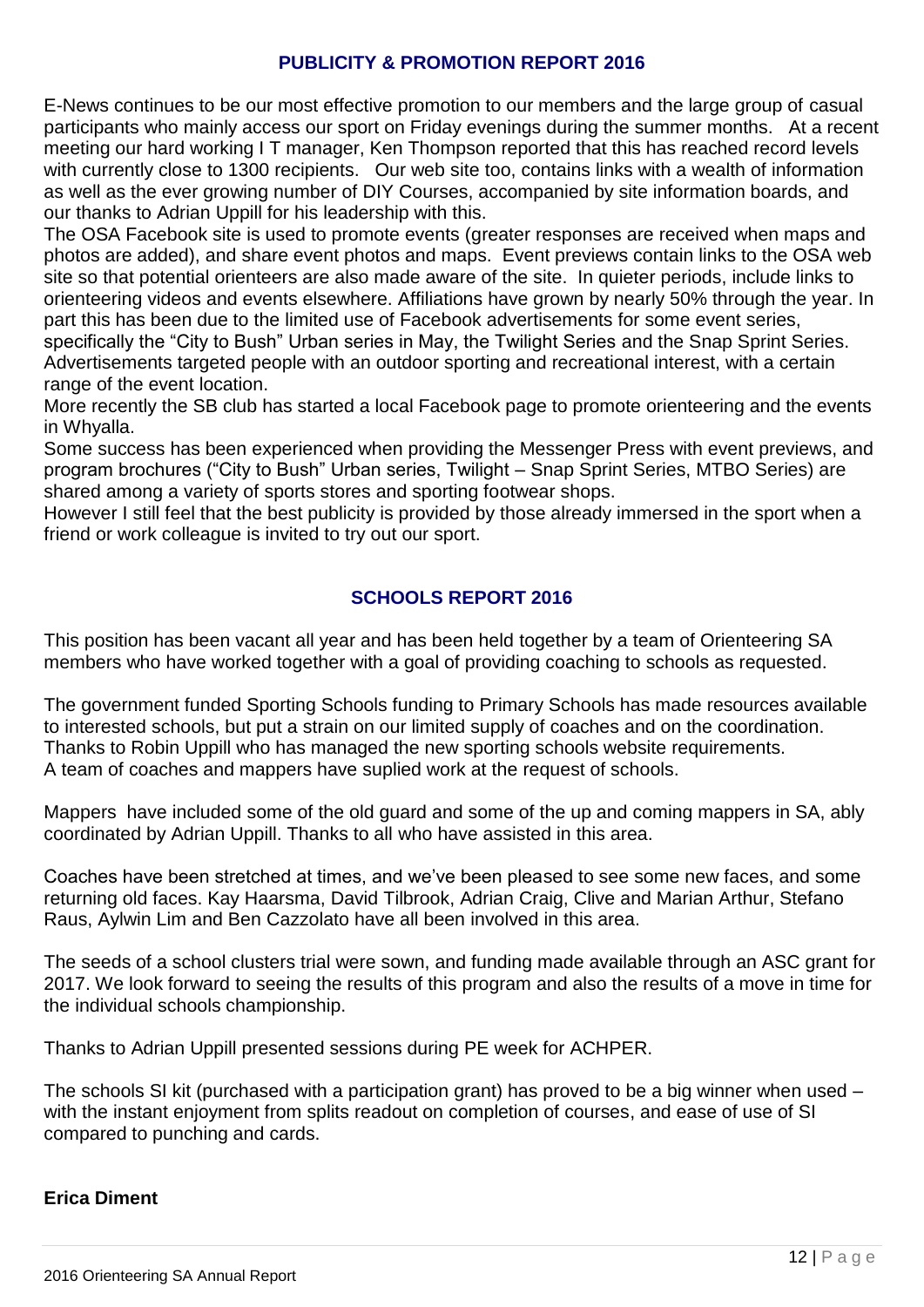#### **SOUTHERN ARROWS REPORT 2016**

The NOL season kicked off for the Arrows in mid-March when Melbourne hosted a Sprint weekend. 10 Arrows ran with some great results achieved by the team, the best being Simon's 3rd in the 4th race, Bridget's 3rd also in the 3rd race, and Will's 2nd in the 1st race.

The Easter carnival this year was held in Canberra. 12 Arrows suited up to compete, although some of the juniors only stepped up for the prologue and had a taste of the elite ranks. Simon had an outstanding carnival, capped off by winning the last event. In the W21E Vanessa and Bridget had solid results all weekend which included Vanessa's 2nd on the Saturday.

South Australia hosted the 3rd set of events in the Flinders for the SA Middles and Ultra Long events. Simon had a pair of 2nds, Kerrin a 4th and 5th, and John finished 10th in the gruelling Ultra Long. Vanessa and Bridget finished 2nd and 3rd respectively in the middles, with Vanessa backing that up with a solid 3rd in the UltraLong. In the M20E's Will had a consistent w/e, and Angus stepped up for a good result in the UltraLong. Special mention to Nick who preserved and finished the event and earned valuable NOL points.

The show moved on to Tasmania in late May where a small contingent enjoyed some good results. Simon placed 1st and then 3rd in the 2 events, Bridget finished 3rd on day 1, and Jenny showed that the old still had some juice for a pair of 9ths.

The calendar had a break until the team headed north to Qld for the National carnival over late Sept/early Oct. The senior men were just touched out into 4th place in the relay while the senior womens team of Bridget, Olivia and Jenny ran into 3rd place. In the individual stakes, Simon had a solid carnival with a win in the sprint and a 2nd in the long and 4th in the middle. Stefano stepped out for the first time both in Australia and as an Arrow. Bridget juggled her responsibilities as junior coach and finished the week in style with a win in the middle distance champs, while the Arrows welcomed back Amber who ran a strong 7th in the Long Champs.

Overall the 2016 season was a huge success. The senior men finished in 3rd with Simon finishing the season as the #1 ranked M21E, the senior women finished 4th with Bridget placed overall in 5th, the junior men finished 5th with Will best placed in 8th, and the junior women finished in 7th.

Apart from enjoying the higher level of competition that comes with representing the Arrows, the group are also responsible for putting on the Sprint Series and the Club Relays. While these act as fund raisers to support the travel and participation in NOL events, they also require an enormous amount of work and a lot of time commitment from the whole team. The team also organises regular training runs and activities while attempting to hold down jobs, manage families and other activities.

I've enjoyed the opportunity to act in the role.

#### **Andrew Kennedy**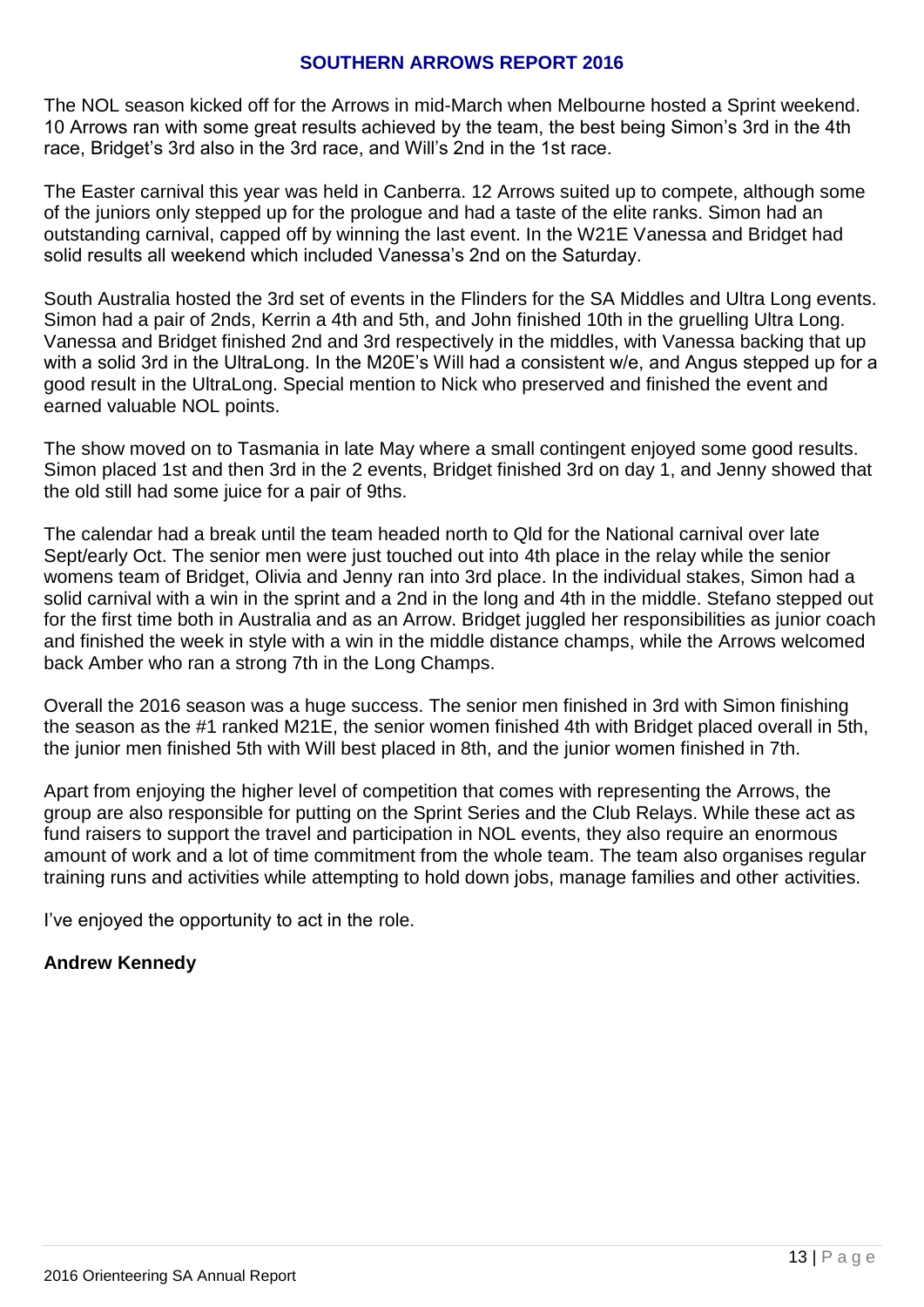#### **MOUNTAIN BIKE ORIENTEERING 2016**

The 2016 MTBO Programme included 5 OSA run events and SARA also ran a successful velogaine in their own right. Both organisations promoted each other's events.

The first season of events using a 3 hour score event format, despite inclement weather for 4 of the events, showed some positive signs of re-invigorating mtbo in SA. The 3 hour score event concept and allowing of pairs and groups was very popular.

It encouraged people to form pairs or groups and the set finish time also allowed riders to socialise together afterwards. Some fruit or nibbles were provided too. Numbers were still lowish, except at the velogaine and state champs, caused in part by heavy rain during the other events. However I expect that most of the new riders will return in 2017. The Saturday morning time-slot served to avoid the mtb / cx and gravity enduro events that are on Sundays

Another new aspect was in inviting foot orienteers to participate, as this both helps with numbers and gives them a diversity of events.

A "participation' grant from OA allowed for publicity material to be produced and for 2 new maps (Cobblers & Onkaparinga River) to be made and 3 existing ones extended or updated. The lack of MTBO mappers in SA continues to be a limitation on this front. The provision of new maps, especially several with mtb parks in them, will be a great asset.

The State Championships was run in a traditional fashion with age classes and line courses at Kuitpo. Yalanga assisted with the organisation, with Steve Cooper running the SI system. The Champs had 41 riders (45 entrants), which is the most for some years. Elite winners were Amber Tomas (Wallaringa) & Andrew Slattery (Tintookies).

Four of the 6 events were course set by one person and two people did almost all the admin. For mtbo sustainability I believe it would be advisable to have each club agreeing to do at least the admin for 1 mtbo event per year. Another matter to plan ahead for is the cost of mapping. After 2017, when our OA grant concludes, there will still be a need for continual upgrades of maps and creation of new ones. Should clubs fund these or OSA?

#### **Kay Haarsma**

#### **INFORMATION TECHNOLOGY REPORT 2015**

A major initiative for 2016 was a free membership promotion (Oct 2016 to Feb 28th). This has been very successful for metropolitan clubs. There has been no take up from regional clubs largely because they have very few events during this period. To the end of 2016 there were 43 free memberships representing 108 members. Most are completely new with some returning members and others who were previously casual registrations. The real test of the success of this promotion will of course be the percentage who actually renew in 2017.

Clubs did a variety of things to make these and other new members welcome:

- Email/letter of welcome
- Info about club
- Copy of newsletter.
- Put on club mailing list
- Inform re club web address
- Invite to upcoming social event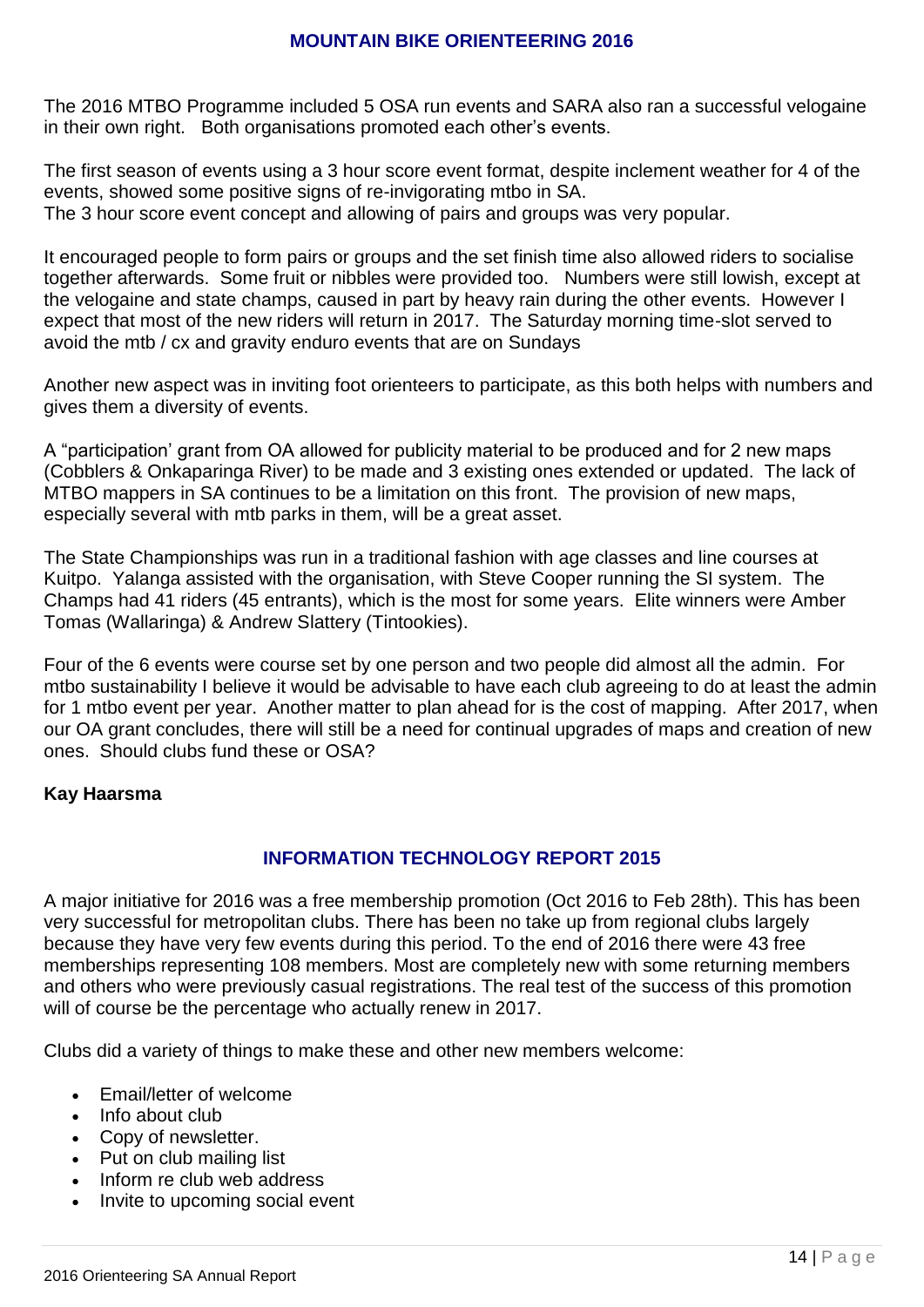The Sport Voucher system, provided by the State Government continued in 2016.This offers free membership for primary age students. 24 vouchers were processed in 2016 compared to 34 in 2015.

Membership statistics for 2016 were:

1. Members:

### Club Members Summary of All types

| Club         | 2016 | 2015 | Change |  |
|--------------|------|------|--------|--|
| OH           | 82   | 51   | 31     |  |
| <b>TT</b>    | 76   | 85   | -9     |  |
| <b>TJ</b>    | 62   | 37   | 25     |  |
| <b>WA</b>    | 62   | 30   | 32     |  |
| YA           | 82   | 38   | 44     |  |
| <b>TE</b>    | 84   | 112  | $-28$  |  |
| <b>SB</b>    | 34   | 46   | $-12$  |  |
| $\mathsf{L}$ | 49   | 55   | -6     |  |
|              | 531  | 454  | 77     |  |

#### Full Members 2016

|        | Junior | Senior | Veterans | Total |
|--------|--------|--------|----------|-------|
| Male   | 63     | 22     | 128      | 213   |
| Female | 61     | 17     | 100      | 178   |
| Total  | 124    | 39     | 228      | 391   |

Definitions for members age categories:

Junior  $=$  up to 20 years Senior  $= 21$  to 34 years Veterans = 35 years and over

#### Full Members 2015

|        | Junior | Senior | Veterans | Total |
|--------|--------|--------|----------|-------|
| Male   | 40     | 19     | . 97     | 156   |
| Female | 46     | 8      | 72       | 126   |
| Total  | 86     | 27     | 169      | 282   |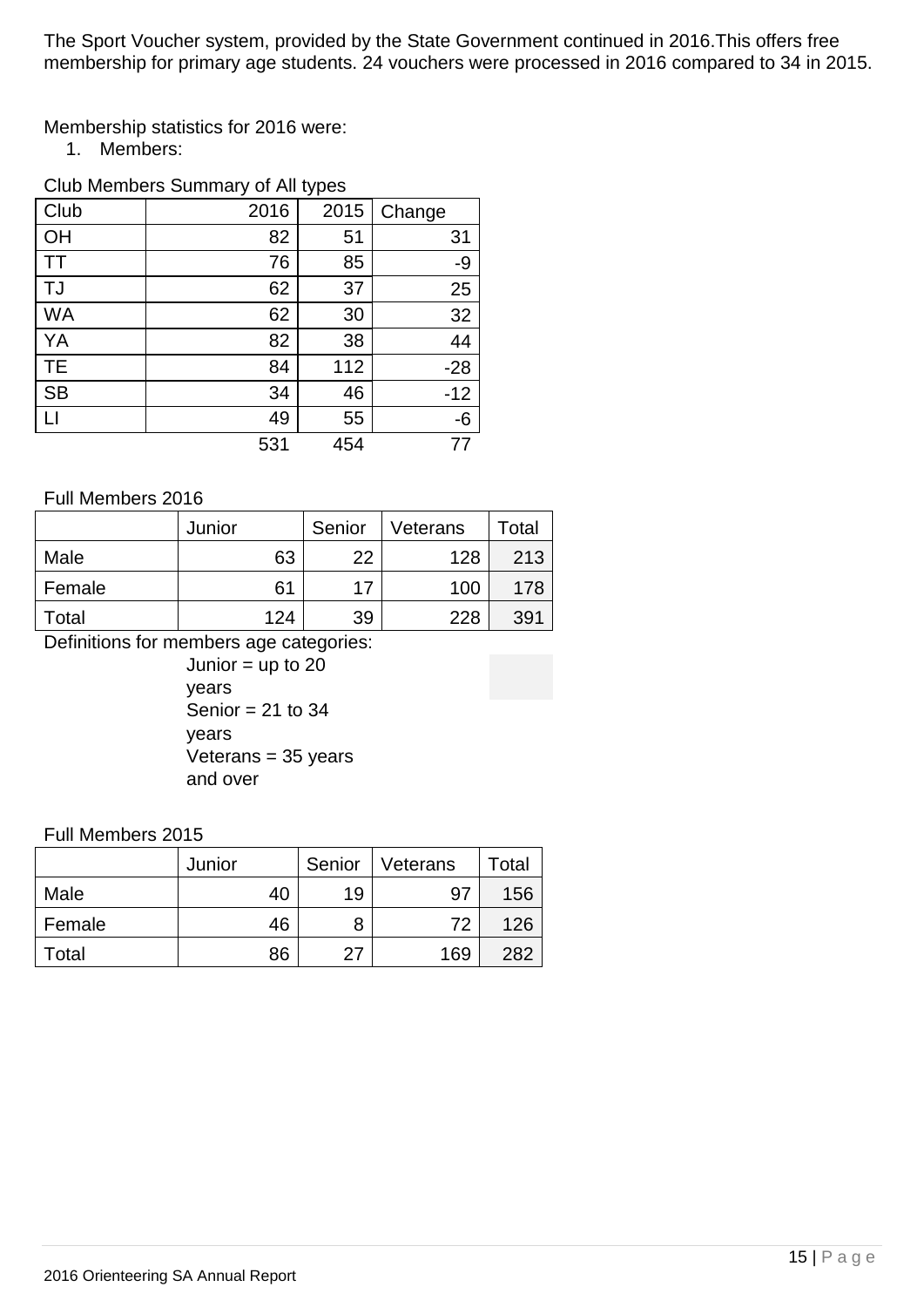2. Local memberships are members of regional clubs who do not take out full membership.

|        | Junior | Senior | Veterans | Total |
|--------|--------|--------|----------|-------|
| Male   | 20     | o      | 47       | 69    |
| Female | 19     |        | 50       |       |
| Гоtal  | 39     |        | 97       | 140   |

#### Local Members 2016 (OA define as Associate)

## Local Members 2015 (OA define as Associate)

|        | Junior | Senior | Veterans | Total |
|--------|--------|--------|----------|-------|
| Male   | 15     |        | 5        |       |
| Female | つ1     | 4      | 54       | 79    |
| Total  | 36     | 5      | 111      | 152   |

| <b>School Club Members</b>         |                 |
|------------------------------------|-----------------|
| East Adelaide School               | 672             |
| <b>Black Forest Primary School</b> | 49 <sub>C</sub> |
| <b>Unley HS</b>                    | 1200            |
| Wirreanda HS                       | 851             |
| <b>Aberfoyle Park HS</b>           | 1010            |
| $Total =$                          | 4223            |

3. Casual Registrations: 278 casual registrations were recorded in 2016. A maximum of 112 was reached in 2015. Thanks to club Eventor contacts who have been active in entering these people into Eventor.

# Total Casuals

2016

|        | Junior | Senior | Veterans | Total |
|--------|--------|--------|----------|-------|
| Male   | 74     |        | 58       | 136   |
| Female | 63     |        | 71       | 142   |
| Total  | 134    | 15     | 129      | 278   |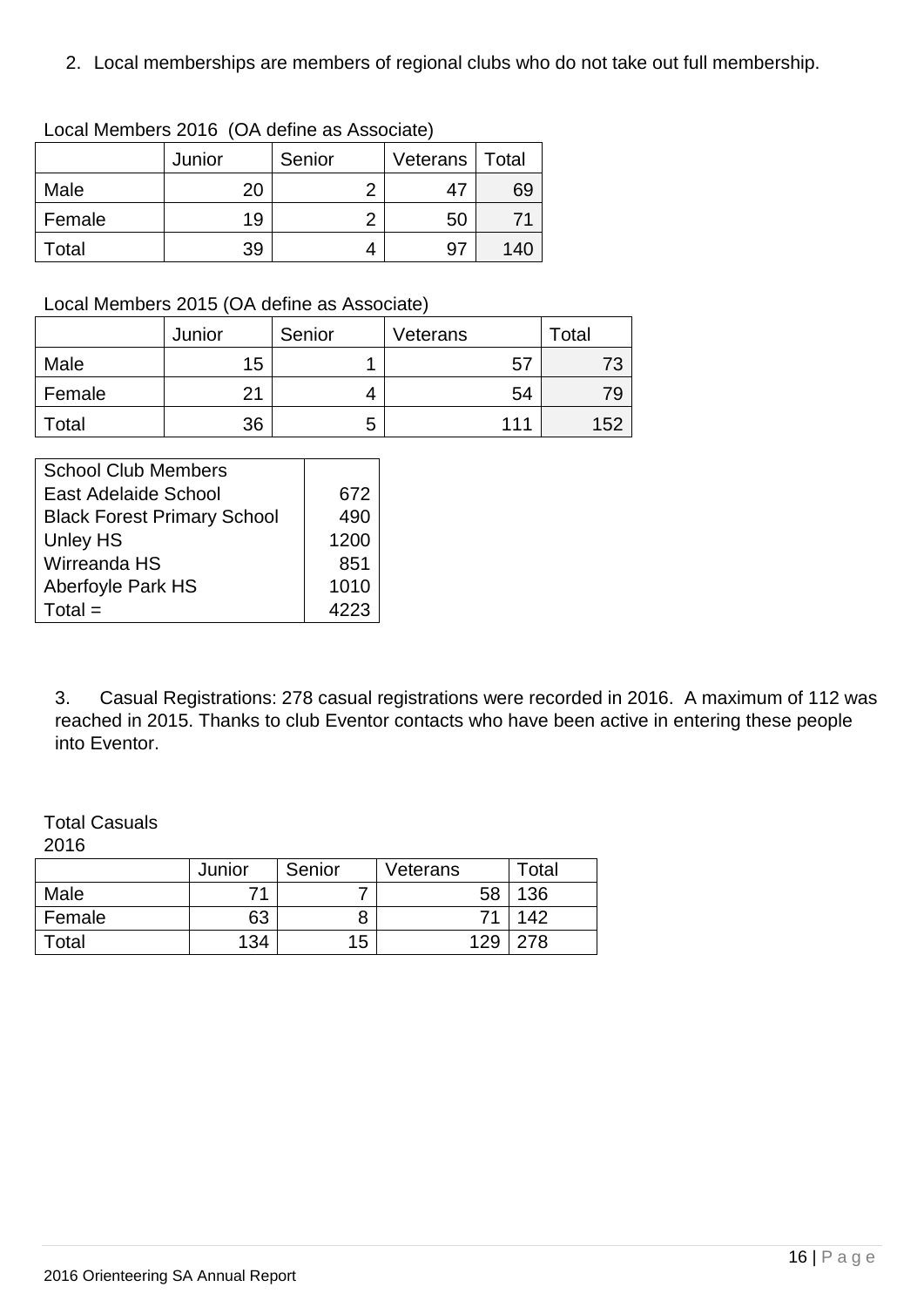#### 4. Mail Chimp Database for ENEWS: The ENEWS database has reached a new record level of 1 261 subscribers in 2016 (1083 reported at end of 2015)



#### 5. Permanent Course Downloads

The use of these courses has continued to increase.



#### **Ken Thompson** Information Technology Manager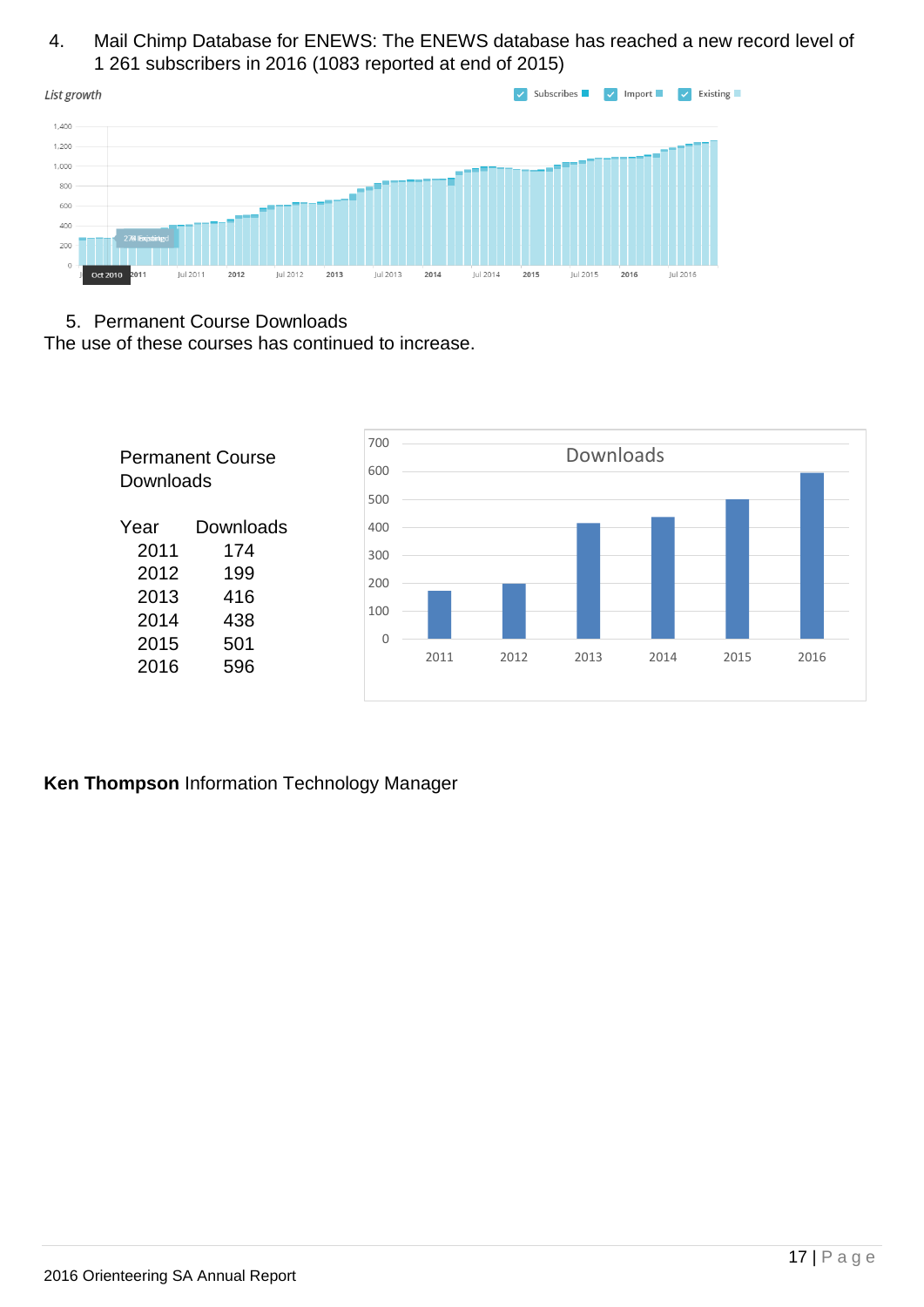#### **SOUTH AUSTRALIAN AWARDS**

#### **John Hall Memorial Service Award**

The 2016 John Hall Memorial Service Award for meritorious services to orienteering was awarded to Kevin Vigar

#### **Orienteer of the Year**

Awarded on the basis of a club members' 6 best performances in designated OY events throughout the year, for orienteers aged over 14 years. A minimum of four events are needed to be eligible. Our thanks to Regina Rueter for calculating the results.

| M20A       | Nicholas Congedi                         | <b>W16A</b>  | Joanna George           |
|------------|------------------------------------------|--------------|-------------------------|
| M21A       | Simon Uppilll                            | <b>W20A</b>  | <b>Meredith Norman</b>  |
|            | M21AS Andrew Slattery and Tyson Hillyard | <b>W21A</b>  | <b>Bridget Anderson</b> |
| <b>MOB</b> | James Lloyd                              | <b>W21AS</b> | <b>Shannon Nicolson</b> |
| M35A       | Andrew kennedy                           | <b>WOB</b>   | <b>Carol Such</b>       |
|            | M45A Ruhi Afnan                          | <b>W35A</b>  | <b>Kate Marschall</b>   |
|            | M45AS Rob Kriesl                         | <b>W45A</b>  | <b>Evelyn Colwell</b>   |
|            | M55A Craig Colwell                       | <b>W45AS</b> | Jill Congedi            |
|            | M55AS AI Sankauskas                      | <b>W55A</b>  | <b>Robin Uppill</b>     |
| M65A       | Adrian Uppill                            | <b>W55AS</b> | <b>Ruth Nicolson</b>    |
| M75A       | Peter Kreminski                          | <b>W65A</b>  | <b>Marian Arthur</b>    |
|            |                                          | <b>W75A</b>  |                         |
|            |                                          |              |                         |

#### Sue Millard Perpetual Trophy

This award is presented to the juniors judged by selectors to have shown the greatest improvement: Junior Female: Alyce Heap Junior Male: Nicholas Congedi

#### **SA ORIENTEERS RESULTS**

#### **Snap sprint series results 2016** Winners:

| vvinners.             |                                           |           |
|-----------------------|-------------------------------------------|-----------|
| Men's Open Long       | <b>Troy Merchant and Lachlan McCarthy</b> | 10 points |
| Women's Open Long     | Alyce Heap                                | 18 points |
| Men's Junior Long     | <b>Angus Haines</b>                       | 15 points |
| Women's Junior Long   | <b>Meredith Norman</b>                    | 15 points |
| Men's Veteran Long    | Ruhi Afnan                                | 18 points |
| Women's Veteran Long  | Robin Uppill                              | 16 points |
| Men's Open Short      | Lachlan McCarthy and Andrew Waterman      | 5 points  |
| Women's Open Short    | <b>Kate Marschall</b>                     | 20 points |
| Men's Veteran Short   | <b>Ben Cazzolato</b>                      | 20 points |
| Women's Veteran Short | <b>Marian Arthur</b>                      | 15 points |
| Women's Junior Short  | Erica Norman                              | 13 points |
|                       |                                           |           |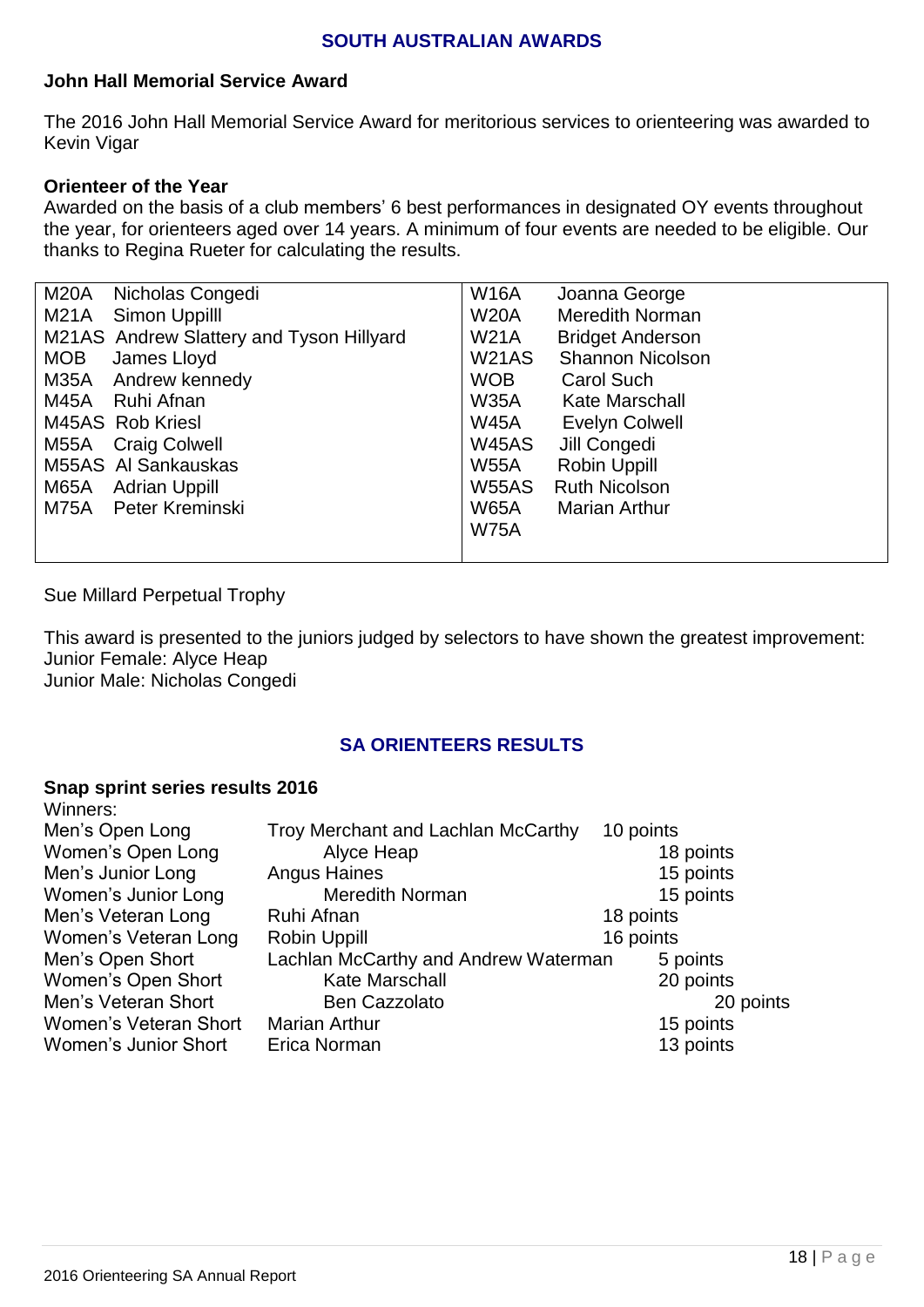# **South Australian Sprint Championships: Waite 6th March**

| W <sub>10</sub> |                         | M <sub>10</sub> |                       |
|-----------------|-------------------------|-----------------|-----------------------|
| <b>W12A</b>     | <b>Eliza Grivell</b>    | <b>M12A</b>     | <b>Ben Marschall</b>  |
| <b>W14A</b>     |                         | <b>M14A</b>     |                       |
| <b>W16A</b>     | Joanna George           | <b>M16A</b>     | <b>Max Grivell</b>    |
| W17-20A         | Alyce Heap              | M17-20A         | <b>Will Kennedy</b>   |
| <b>W21A</b>     | <b>Bridget Anderson</b> | <b>M21A</b>     | Simon Uppill          |
| <b>W35A</b>     | <b>Robin Uppill</b>     | <b>M35A</b>     | <b>Andrew Kennedy</b> |
| <b>W45A</b>     | Susan George            | <b>M45A</b>     | <b>Greg Morcom</b>    |
| <b>W55A</b>     | Zita Sankauskas         | <b>M55A</b>     | lan Winn              |
| <b>W65A</b>     | <b>Marian Arthur</b>    | <b>M65A</b>     | <b>Adrian Uppill</b>  |
| <b>W75A</b>     | <b>Robyn Cutten</b>     | <b>M75A</b>     | Peter Kreminski       |
|                 |                         |                 |                       |

# **South Australian Middle Distance Championships: (Manawarra 23rd April)**

| <b>W10A</b>   | <b>Emily Marschall</b> | M <sub>10</sub> A | <b>Ben Marschall</b>        |
|---------------|------------------------|-------------------|-----------------------------|
| <b>W12A</b>   | Ana Penck              | M12A              |                             |
| <b>W12B</b>   |                        | M12B              |                             |
| <b>W14A</b>   | Lina Heuer             | <b>M14A</b>       | <b>Max Grivell</b>          |
| <b>W14B</b>   |                        | M <sub>14</sub> B |                             |
| <b>W16A</b>   | <b>Emily Sorensen</b>  | <b>M16A</b>       |                             |
| <b>W16B</b>   |                        | M <sub>16</sub> B |                             |
| W 17-20E      | <b>Winnie Oakhill</b>  | M 17-20 E         | Matt Doyle                  |
| <b>W21A</b>   | Moira Kuffer           | <b>M21A</b>       | <b>Tyson Hillyard</b>       |
| <b>W21E</b>   | <b>Belinda Lawford</b> | M21E              | Leon Keely                  |
| <b>WOpenB</b> | Coreen Maynard         | <b>MOpenB</b>     | James Lloyd                 |
| <b>W35A</b>   | Anna Fitzgerald        | M35A              | Dion Keech                  |
| <b>W45A</b>   | Karen Blatchford       | M45A              | Ruhi Afnan                  |
| <b>W55A</b>   | <b>Robin Uppill</b>    | M55A              | <b>Ted van Geldermalsen</b> |
| <b>W65A</b>   | <b>Heather Bice</b>    | <b>M65A</b>       | <b>Adrian Uppill</b>        |
| <b>W75A</b>   |                        | M75A              | <b>Peter Cutten</b>         |
| W 85A         | <b>Sue Healy</b>       |                   |                             |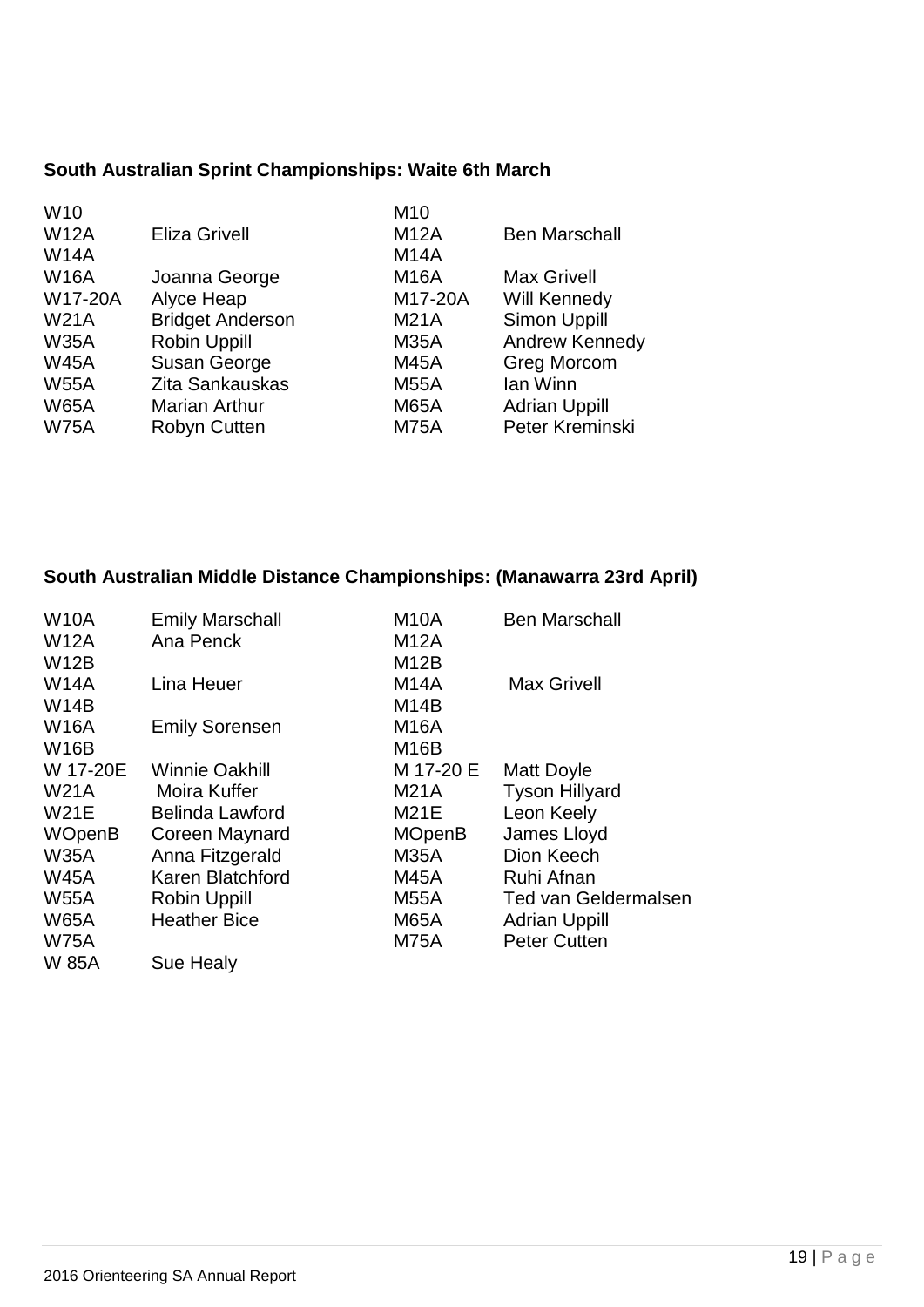# **South Australian Long Distance Championships: (Manawarra 24th April) and NOL UltraLong**

| W <sub>10</sub> | <b>Emily Marschall</b> | M <sub>10</sub> A | <b>Ben Marschall</b>   |
|-----------------|------------------------|-------------------|------------------------|
| <b>W12A</b>     | Ana Penck              | <b>M12A</b>       |                        |
| <b>W12B</b>     |                        | M12B              |                        |
| <b>W14A</b>     | Lina Heuer             | <b>M14A</b>       | <b>Mason Arthur</b>    |
| <b>W14B</b>     |                        | M <sub>14</sub> B |                        |
| <b>W16A</b>     | Joanna George          | <b>M16A</b>       | Dante Afnan            |
| <b>W16B</b>     |                        | <b>M16B</b>       |                        |
| W17-20A         |                        | M17-20A           | <b>Callum Davis</b>    |
| <b>W20E</b>     | Lanita Steer           | <b>M20E</b>       | <b>Matt Doyle</b>      |
| <b>W21A</b>     |                        | <b>M21A</b>       |                        |
| <b>W21E</b>     | <b>Belinda Lawford</b> | M21E              | Leon Keely             |
| W21AS           | Moira Kuffer           | <b>M21AS</b>      | <b>Andrew Slattery</b> |
| <b>WOpenB</b>   | Sandra McKean          | <b>MOpenB</b>     | James Lloyd            |
| <b>W35A</b>     | Jenny Bourne           | M35A              | <b>Geoff Lawford</b>   |
| <b>W45A</b>     | <b>Sue Hancock</b>     | M45A              | Ruhi Afnan             |
| <b>W45AS</b>    | Nicola Nygh            | M45AS             | <b>Ben Cazzolato</b>   |
| <b>W45B</b>     | <b>Carol Such</b>      | M45B              |                        |
| <b>W55A</b>     | Margi Freemantle       | <b>M55A</b>       | Warren Key             |
| <b>W55+AS</b>   | Joanna Tavner-Corner   | <b>M55+AS</b>     | <b>Kevin Williams</b>  |
| <b>W65A</b>     | <b>Alison Radford</b>  | <b>M65A</b>       | <b>Alex Tarr</b>       |
| <b>W75A</b>     |                        | <b>M75A</b>       | George Reeves          |
| <b>W85A</b>     | Sue Healy              |                   |                        |

# **Eyre Peninsula Championships (Mattam Creek 7th August)**

| <b>W14A</b><br><b>W16A</b><br>W17-20A<br><b>W21A</b>                    | WJunior B Zali Munday                                                           | <b>M12A</b><br><b>M14A</b><br><b>M16A</b><br>M17-20A<br><b>M21A</b>                   |                                                                                            |
|-------------------------------------------------------------------------|---------------------------------------------------------------------------------|---------------------------------------------------------------------------------------|--------------------------------------------------------------------------------------------|
| W <sub>21</sub> AS<br><b>W35A</b><br>W45AS<br><b>W45A</b>               | Tonia Munday<br>Elise Clem                                                      | M <sub>21</sub> AS<br><b>M35A</b><br>M45AS                                            | <b>Tim Klau</b>                                                                            |
| <b>W55A</b><br><b>W55AS</b><br><b>W65A</b><br><b>W75A</b><br><b>WOB</b> | Sylvia Dansie<br><b>Ruth Nicolson</b><br>Peg McAvaney<br><b>Kathy Sergejevs</b> | M45A<br><b>M55A</b><br>M <sub>55</sub> AS<br><b>M65A</b><br><b>M75A</b><br><b>MOB</b> | Tim Ashman<br>Mike Lawson<br><b>Brian Ashton</b><br>Peter Kreminski<br><b>Greg Hancock</b> |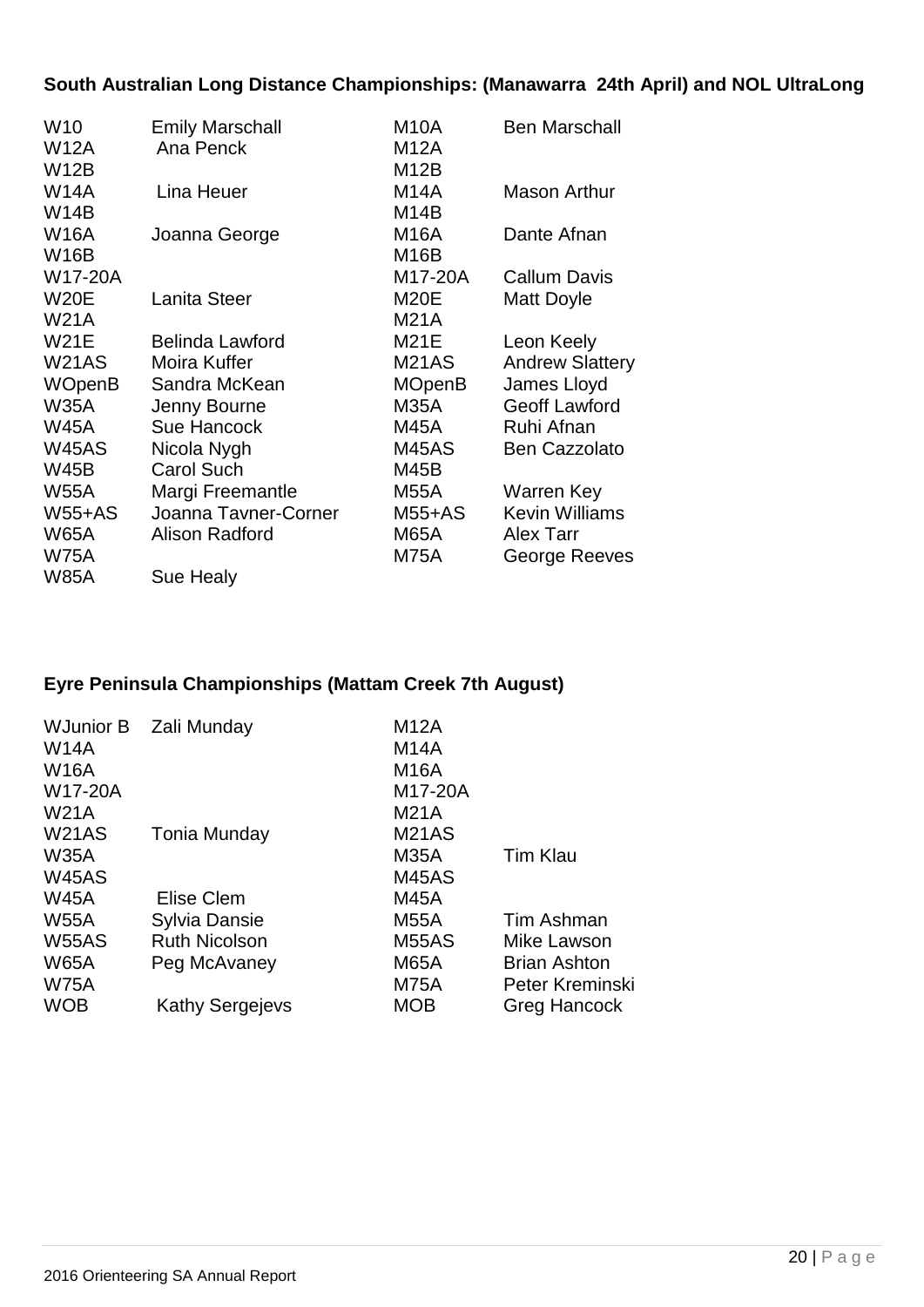#### **South Australian Schools Championships: (Wadmore Park 3rd August)**

- 1. East Adelaide Primary School 41 Points<br>2. Goodwood Primary School 27 points
- 2. Goodwood Primary School
- 3. Blackforest Primary School 20 Points

Wale Shield (Secondary Schools)

- 1. Aberfoyle Park High School 37 points
- 2. Pembroke School 32 points

3. Glenunga International High School 26 points

# **South Australian Club Relays ( Lucky Hit 28th August )**

These were won by Yalanga.

South Australian Schools Championships: (Wadmore Park 3rd August)

Williams Shield (Primary Schools)

- 1. East Adelaide Primary School 51 Points 2. Stirling "East Primary School 34 points
- 3. Linden Park Primary School 18 Points

# Wale Shield (Secondary Schools)

1. Pembroke School 58 points

2. Aberfoyle park High School 42 points

3. Glenunga international High School 21 points

# **South Australian Schools Relay Championships (Bonython Park 16th September)**

Primary Girls

- 1. Blackforest Primary School
- 2. Pembroke School
- 3. Stirling East Primary School

#### Primary Boys

- 1. Goodwood Primary School
- 2. Colonel Light Gardens Primary School
- 3. East Adelaide Primary School

#### Year 8 and 9 Girls

- 1. Glenunga International High School
- 2. Ad hoc team (Lina heuer and Jemima Lloyd)

#### Year 8 and 9 Boys

- 1. Pembroke
- Year 10 12 Girls
	- 1. St Aloysius College
	- 2. Trinity College

#### Year 10-12 Boys

1. Pembroke School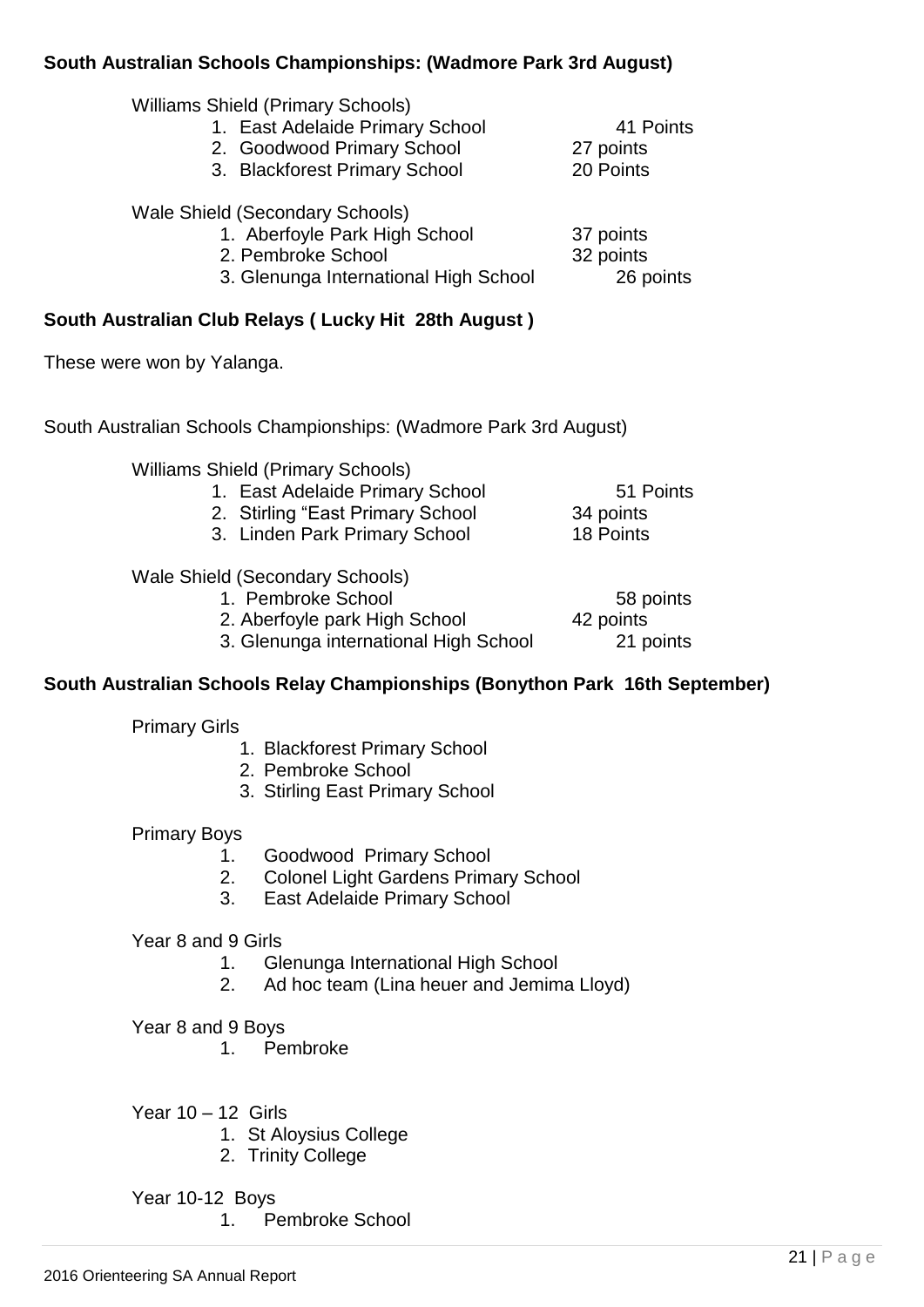#### **South Australian Night Championships: ( Mt Crawford 15th October )**

| <b>Toby Cazzolato</b>  |
|------------------------|
| Dante Afnan            |
|                        |
| Simon Uppill           |
| <b>Andrew Slattery</b> |
| <b>Greg Morcom</b>     |
| Rob Kriesl             |
| <b>Stephen Dose</b>    |
| <b>Phil Hazell</b>     |
| <b>Adrian Uppill</b>   |
| John Sincovich         |
|                        |

#### **South Australian MTBO Long Distance Championships: (Kuitpo 20th October)**

| W 21 | Amber Tomas    | M 21 | <b>Andrew Slattery</b> |
|------|----------------|------|------------------------|
| W 40 | Michele Watkin | M 40 | Craig Watkin           |
| W 60 | Carolyn Strong | M 60 | John Allison           |

#### **NATIONAL RANKINGS 2016**

Rankings in the non-elite classes for 2016 have been determined based on results in each of the days in the Australian Easter 3-Days (E1, E2, E3) and Australian Championships (AS, AM, AL)

Points are awarded for each event completed on the basis of 100 points for first place and lower scores for other orienteers. An orienteer's best 3 events count towards their ranking. Where more than one orienteer in a class achieves the maximum points, orienteers are ranked on the average of their best 3 winning margins.

In 2016 Easter was held near Canberra and the national competition was held in Qld – between the Gold Coast and Stanthorpe. Those who attended these competitions really enjoyed them.

Congratulations to the SA runners who have made the list.

| M12<br>2<br>M <sub>14</sub> | Remi Afnan YA.S 84.39 ALASAM                                                                       |  |  |
|-----------------------------|----------------------------------------------------------------------------------------------------|--|--|
| 8<br>10<br>21               | Max Grivell TT.S 74.96 AMALAS<br>Ethan Penck YA.S 73.43 AMALE2<br>Jack Marschall TT.S 50.61 AMASAL |  |  |